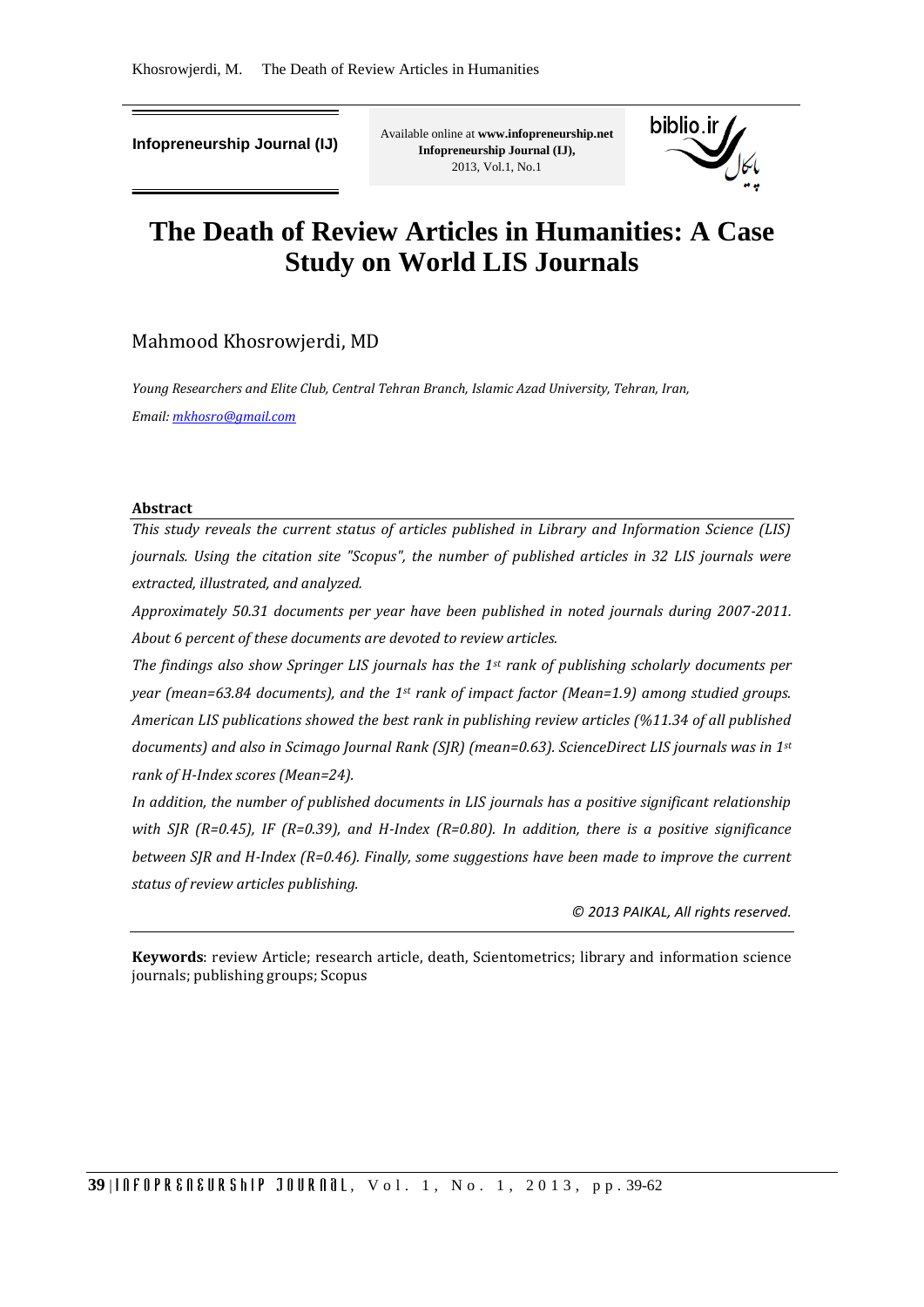#### **Introduction**

The study of scientific publications in various scientific fields has long been of interest to researchers. Scholarly journals are among the important building blocks of scholarly publications. These journals have been in existence for over 340 years (Solomon 2007) and publish different types of articles including reviews, research, short communications, letters, etc. Before a new manuscript can be included in the body of knowledge of a discipline, it should be assessed by reviewers, and synthesized in the discipline.

The time limitation of individuals and the required skills for seeking of all previously published information are two important issues which impact the use of prior information. Review articles were shaped in order to solve these problems (Oxman et al. 1991).

The importance of the review article in science was a major discovery of Eugene Garfield. He stated that "One could, without too much exaggeration, say of review articles what Mark Twain is supposed to have said about the weather—everybody talks about it, but nobody does anything about it" (Garfield 1974, p. 170). In Garfield's theory (1987), the review article is intimately correlated with the impact factor (IF). By examining ISI's *Science Citation Index (SCI),* he showed the ratio of review articles to total items in the index. Of the 625,432 articles indexed in the 1986 SCI, for example, approximately 30,000, or about 5 percent, were review articles. In addition, he considered the high impact factor of review journals. He believed "while not all reviews are highly cited, the relatively high impact of review journals is well known" (Garfield 1987).

Review articles are important sources of information (Roberts et al. 2006). A review article can be defined as an effort of one or more author(s) in a scientific field to bring together the building blocks, strengths, and weakness of that field. In fact, the author or authors search related materials, and then classify their findings so that they reveal an integrated and coherent view of the state of the considered scientific field. Review articles address those aspects of hands-on research which have been previously discussed, or presented in the results of pioneers. As new facts are presented, their relation to old ones should be pointed out (Chalmers et al. 2002; Egger et al. 2003). Review articles provide the opportunity for the current researcher to cite the pioneers' relevant research works (Kumar 2009).

Scopus database declare that Reviews typically have an extensive bibliography. Educational items that review specific issues within the literature are also considered to be Reviews. As non-original articles, Reviews lack the most characteristic sections of original articles, i.e. materials & methods and results (Scopus 2013). In Journal Citation Report (JCR) system, an item is classified as a review article if it meets any of the following criteria: a) it cites more than 100 references; b) it appears in a review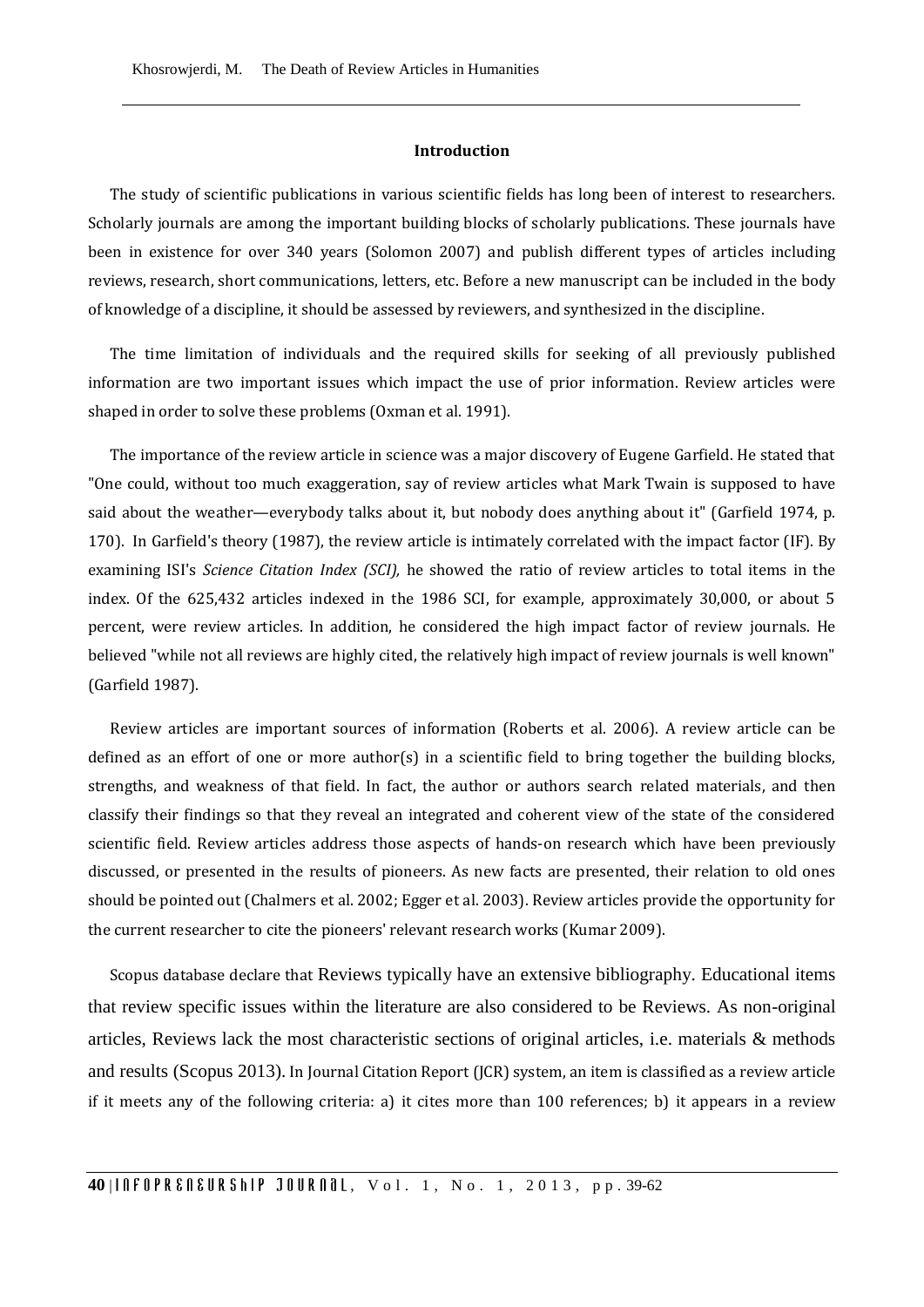publication or a review section of a journal; c) the word review or overview appears in its title; and d) the abstract states that it is a review or survey (Web of Knowledge 2013).

Some scholars claim that review articles and literature reviews have close or the same function. Literature review is a "bridge" between hands-on research and relevant previous studies. Roberts et al. (2006) believes that the literature review (or the review article) is an established feature of many scientific journals, across a wide diversity of disciplines.

Arnquist and Wooster (1995) have considered the role of reviews in the analysis of different collection of studies, and the synthesis of individual data sets.

However, the majority of scholars have shown the importance of good reviews as valuable products (Roberts et al. 2006; Arnquist and Wooster 1995). Review articles can act as efficient tools to assist in knowledge transfer and scholarly communication, raising awareness of research findings (CRD 2001).

The present study deals with the study of publication rate of review articles in international LIS journals. Furthermore, the contribution of each journal in publishing review articles is mapped.

#### **Problem Statement**

Review articles can be considered an important tool in scientific communication, because these articles represent the thoughts and analyses of professionals about recent developments in their field. Review articles are very information-rich, because they provide, describe, and analyze the results of recent and previous studies. Each part of the current research must be linked with previous research, so that we achieve the goal of a scientific communication system. But, the value of a review (article) does not exist solely in the author's synthesis of previously published material (Garfield 1974, p. 171).

Given the importance of review articles previously mentioned (Oxman et al. 1991; Oxman and Guyatt 1991; Roberts et al. 2006), relatively few studies have considered the precise study of published review articles in different fields (for example, chemistry, physics, humanities, etc.). Many studies have been done with meta-analysis of articles, for example, the studies which are conducted using citation analysis and content analysis. These studies have considered the total number of published articles in a journal or subject field, published research articles in a field, highly cited authors, highly productive journals, and the analysis of collaboration network of authors (co-authorships) in a discipline, but little effort has been made to analyze the rate and share of review articles in different contexts of science.

The investigation and meta-analysis of review articles in scientific publications can reveal the status of review articles in the body of knowledge of scientific fields, and can identify the share of review articles in comparison with other papers. Regarding the importance of review articles in a particular field, we can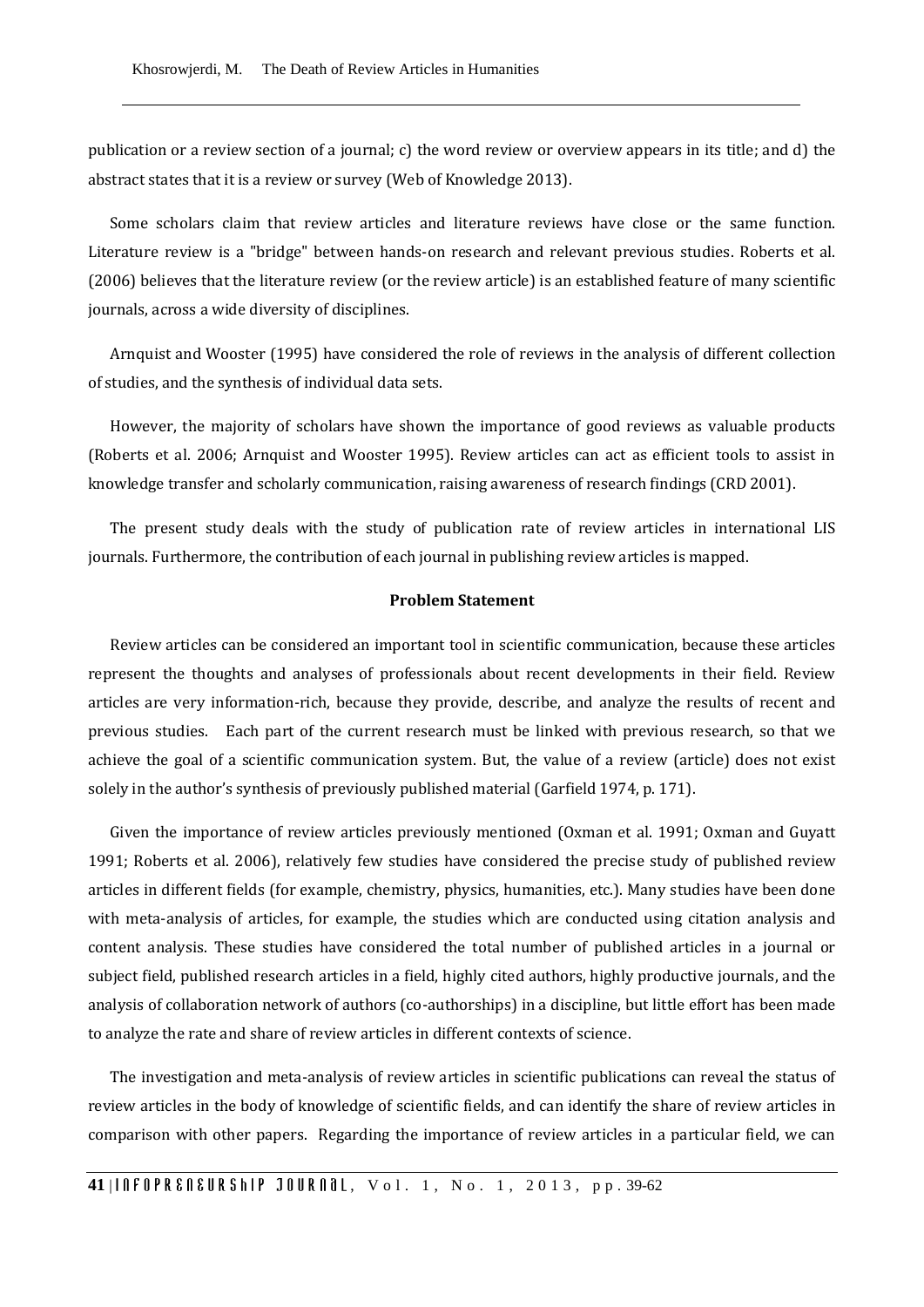estimate the future scenario of review article publication in a discipline and recognize its influencing factors and barriers.

However, this study examines review articles in Library and Information Science (LIS) journals and has several important aspects:

- 1. A relatively large number of LIS journals are published worldwide, and their results are available to researchers in print and electronic form. Often authors of scientific manuscripts are faced with the question about whether the Journal will publish their manuscripts or not. Many authors, during the peer review process, are faced with statements such as "Your valuable article is not in the scope of this journal" or "This journal does not publish review articles". Perhaps the results of this study will help authors choose the proper journal for their review articles.
- 2. Since few studies have analyzed the publication and the comparative share of review articles in LIS journals, this study may be a new approach in analysis of scholarly journals in this field.
- 3. The clarification of the ratio of published review articles in LIS scientific journals can lead to the good understanding of the publishing system of these articles.

Therefore, in this study using data gathered from 32 international journals in Library and Information Science, the following questions will be answered:

Q1: What is the publication rate of documents and review articles in LIS journals?

Q2: Which LIS journals publish more review articles?

Q3: Is there any significant relationships between the number of published documents, the number of published review articles, impact factor (IF), Scimago Journal Rank and H-Index score of surveyed LIS journals?

Q4: Is there any difference between publishing behaviors of studied publishing groups?

## **Literature Review**

Many researchers have examined scientific journals in general (e.g. Bergstrom 2007). Some of them studied the journals of a specific field (e.g. Wilkinson 1999), and some researchers have studied the LIS journals with different approaches (e.g. Tsay 2008; Hawkins 2001). Table 1 summarizes the results of previous studies on LIS journals.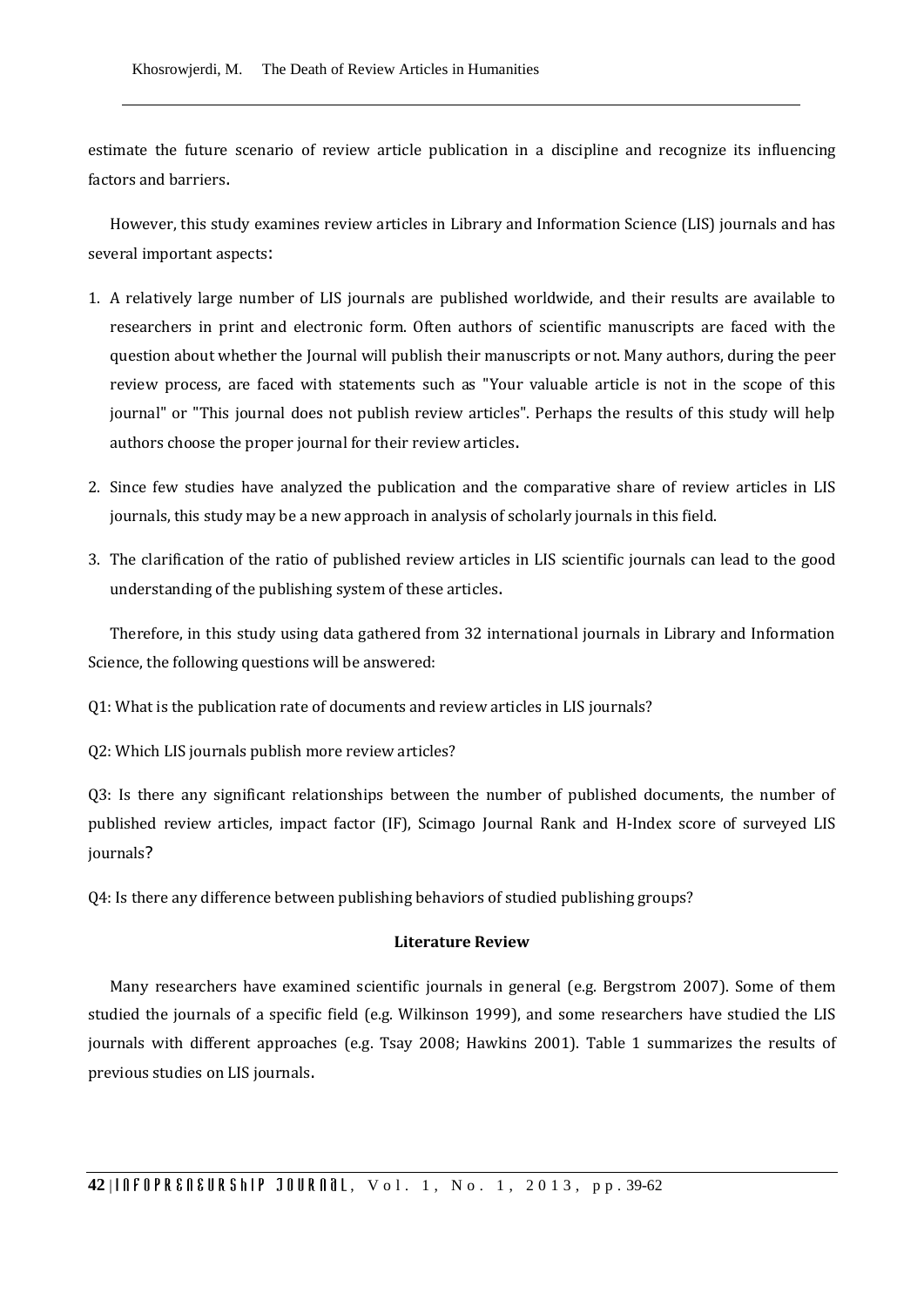As we see in Table 1, the previous researchers considered the share of review articles in LIS journals, including JASIST (%1.26), Journal of Documentation (%14), Pakistan Journal of Library and Information Science (%6.31), The Electronic Library (%40.83), Persian Library and Information Science Journal (%63), Malaysian Journal of Library and Information Science (%22.37), and Persian Library and Information Science Journal (%63).

Furthermore, the Table shows a significant increase in the number of published articles in LIS journals year by year. In addition, the LIS journals published more research articles than reviews. As we see from these previous studies (Table 1), the ISI journals have published a low percentage of reviews (3% of total).

|                    | Table 1. Literature Review on Content Analysis of Scholarly Journals                                              |                                                                                                                                                                                                                                                                                                                                                                                                                                                                                                                                                                                                                                                                                                                                                                                                                     |  |  |  |  |  |
|--------------------|-------------------------------------------------------------------------------------------------------------------|---------------------------------------------------------------------------------------------------------------------------------------------------------------------------------------------------------------------------------------------------------------------------------------------------------------------------------------------------------------------------------------------------------------------------------------------------------------------------------------------------------------------------------------------------------------------------------------------------------------------------------------------------------------------------------------------------------------------------------------------------------------------------------------------------------------------|--|--|--|--|--|
| Author(s)          | <b>Research Title</b>                                                                                             | <b>Findings / Considerations</b>                                                                                                                                                                                                                                                                                                                                                                                                                                                                                                                                                                                                                                                                                                                                                                                    |  |  |  |  |  |
| (Year)             |                                                                                                                   |                                                                                                                                                                                                                                                                                                                                                                                                                                                                                                                                                                                                                                                                                                                                                                                                                     |  |  |  |  |  |
| Garfield           | The Place of Reviews in                                                                                           | The share of review articles in science is about 5 percent of                                                                                                                                                                                                                                                                                                                                                                                                                                                                                                                                                                                                                                                                                                                                                       |  |  |  |  |  |
| (1987)             | the Scientific Literature                                                                                         | total published articles in ISI. Review journals are (often)<br>highly cited, and have high impact factor. A ranking of<br>journals by impact factor in the 1985 Journal Citation<br><i>Report (JCR)</i> demonstrates that 30 of the top 50 journals are<br>review serials.                                                                                                                                                                                                                                                                                                                                                                                                                                                                                                                                         |  |  |  |  |  |
| Kianmehr<br>(2007) | Citation<br>of<br>analysis<br>in<br>published<br>articles<br><b>LIS</b><br>Iranian<br>journals<br>$(1996 - 2003)$ | The published articles in five Persian LIS journals were<br>analyzed. Book Quarterly ( فصلنامه كتاب ) with 235 articles<br>(%35.66 of total) was in the first rank; and The Message of<br>Library Journal ( پیام کتابخانه) with 129 articles (%21.09 of<br>كتابدارى و اطلاع رسانى آستان ) total); Library and Information Science<br>قدس) with 106 articles (%16.08 of total); and Information<br>15.78 with 104 articles (شملنامه اطلاعرسانی) Science Quarterly (فصلنامه اطلاعرسانی)<br>of total); and Library Letter (پیک کتابداری) with 75 articles<br>$(\%11.8 \text{ of total})$ were in the next ranks. The average citation<br>per paper in surveyed journals was 10.73. The highest<br>citation rate was belonged to books (with 48.43 percent); and<br>54.65 percent of citations were to Persian sources. |  |  |  |  |  |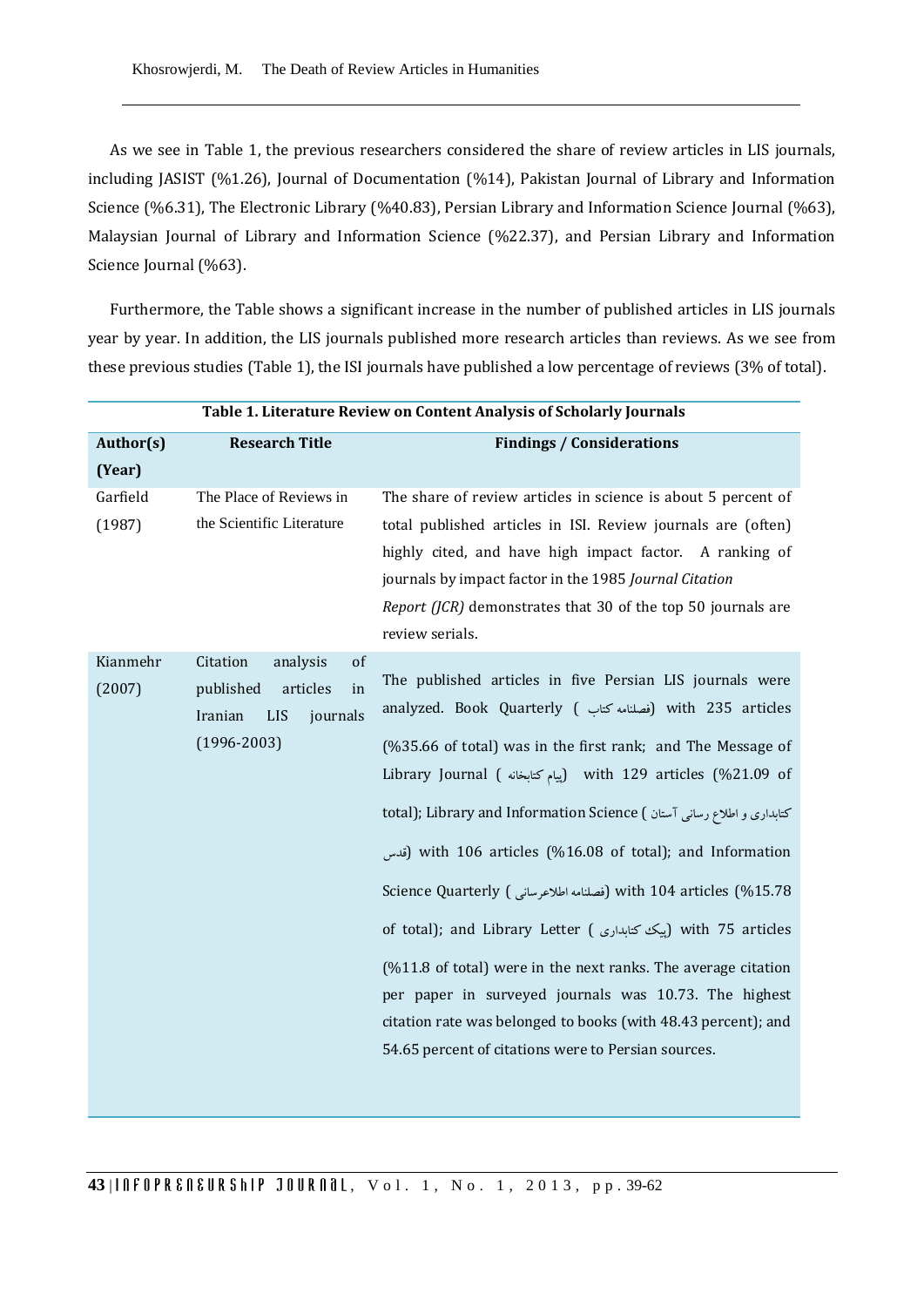| Abdolmajid    | The study<br>of original                                       | The Rahyaft journal (مجله رهيافت) (with 28 articles) had the                                                                       |
|---------------|----------------------------------------------------------------|------------------------------------------------------------------------------------------------------------------------------------|
| (2008)        | articles in LIS fields in<br>Persian<br>humanities<br>journals | highest number of published original articles in Iranian LIS<br>journals. Psychology and Education Journal (  روانشناسی و علوم   ) |
|               |                                                                | رتربيتى) (with 14 published articles) and Ahwaz Psychology and                                                                     |
|               |                                                                | with 10 published) (روانشناسی و علوم تربیتی اهواز) Education Journal                                                               |
|               |                                                                | articles) were in the next ranks.                                                                                                  |
|               |                                                                | In general, 110.6 original articles were published annually in<br>Iranian LIS journals, and Book Quarterly (فصلنامه كتاب) was in   |
|               |                                                                | the first rank of original articles production<br>(38.88<br>percentage of total).                                                  |
| Ardalan-      | Qualitative<br>and                                             | During this study, a total number of 339 articles of 39 issues                                                                     |
| Eftekhari     | evaluation<br>quantitative                                     | of Library and Information Science Journal (Ketabdari va                                                                           |
| and           | <sub>of</sub><br>Library<br>and                                | ettela'resani) were surveyed.                                                                                                      |
| Cheshme-      | Information<br>Science                                         |                                                                                                                                    |
| Sohrabi       | Journal (1998-2007)                                            | LIS published 47 articles in 2007 (The highest publication                                                                         |
| (2010)        |                                                                | rate), and 37 articles in 2006 (among the best years); and 20<br>articles in 1998 (The lowest publication rate). This journal      |
|               |                                                                | has published 8.69 articles in each issue. From winter 2007                                                                        |
|               |                                                                | up now, at least 12 articles have been published in each issue                                                                     |
|               |                                                                | of noted journal. In general, the publication rate of this                                                                         |
|               |                                                                | journal is ascending.                                                                                                              |
| Gazni<br>and  | Content Analysis of Top                                        | This article reviewed the current state of world scientific                                                                        |
| <b>Binesh</b> | Scholarly<br>Journals<br>of                                    | periodicals. Thus, 6088 periodicals of JCR 2005 (which                                                                             |
| (2009)        | World                                                          | belongs to ISI) were analyzed. Findings showed the low rate                                                                        |
|               |                                                                | of review articles (3% of total published articles) in these                                                                       |
|               |                                                                | journals. 71 percent of published articles in there journals<br>were research articles.                                            |
| Mohammadi     | Citation<br>analysis<br>of                                     | The average publication rate of LIS journals was 7.3 articles                                                                      |
| and Dadgar    | published<br>articles<br>in                                    | per issue. Of 219 published articles in this journal during                                                                        |
| (2007)        | Library and Information                                        | 1997 to 2005, 165 articles (75.3 %) were original articles,                                                                        |
|               | Science Journal (1997-                                         | and 54 articles (24.7 %) were translated articles (from                                                                            |
|               | 2005)                                                          | English to Persian).                                                                                                               |
|               |                                                                | Of 165 original articles, 104 articles (63%) were theoretical                                                                      |
|               |                                                                | (review) articles, and 61 articles (37%) were Survey articles.                                                                     |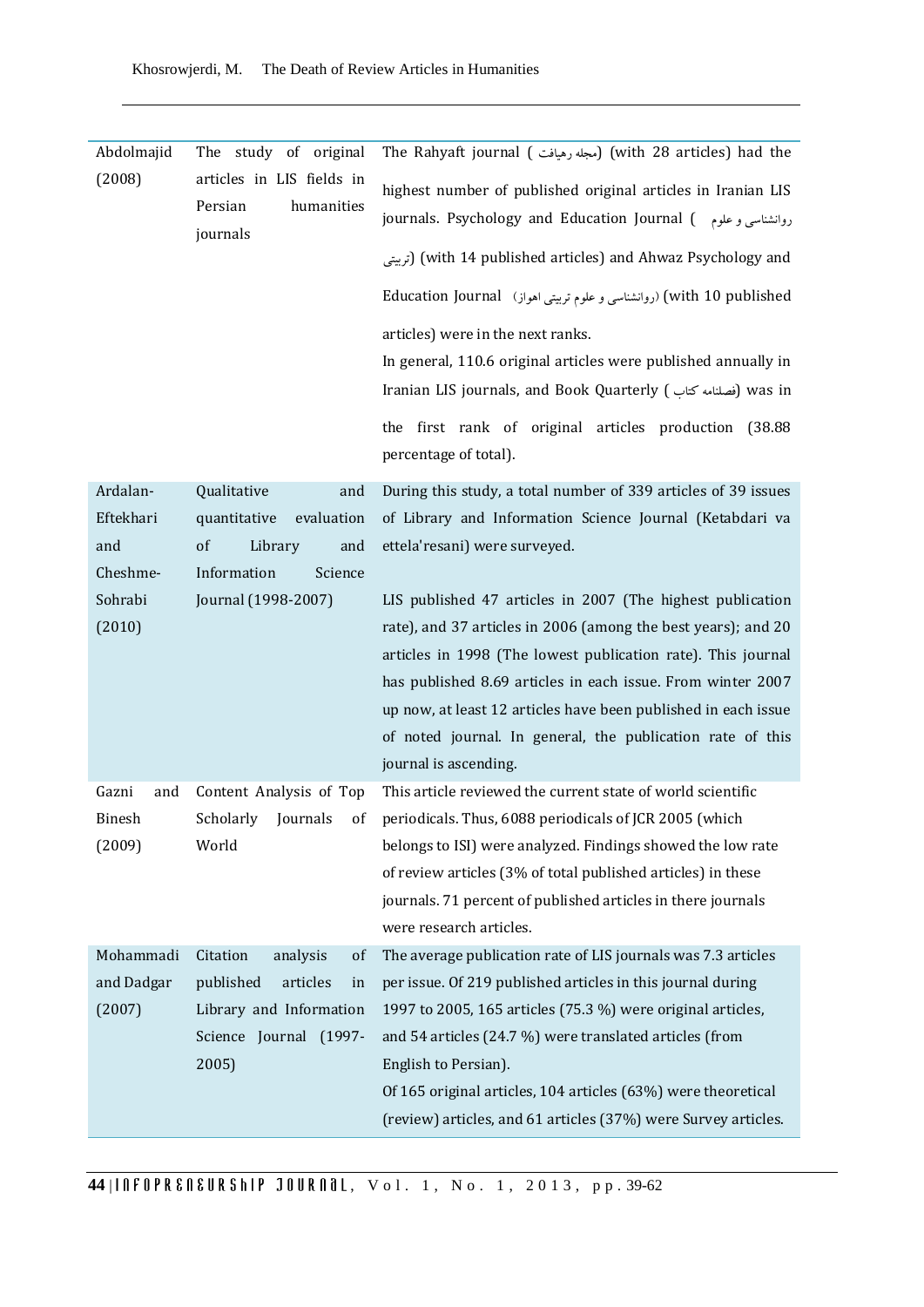| Katuzian      | The study of Persian LIS    | The article reviewed published papers in Persian LIS journals    |
|---------------|-----------------------------|------------------------------------------------------------------|
| (1998)        | journals during 1978 to     | during 1978 to 1993. The findings showed that 147 Persian        |
|               | 1993                        | LIS journals had published 942 articles (6.5 articles for each   |
|               |                             | journal). From 1989 to 1993, the number of articles per issue    |
|               |                             | in these journals was frequently increasing. The original        |
|               |                             | papers were about 3 times of translations (translated articles   |
|               |                             | which were published in noted journals).                         |
|               |                             |                                                                  |
| Mahapatra     | Indian<br>Library<br>and    | The citation analysis of 1456 articles published in Indian LIS   |
| (1994)        | Information<br>Science      | journals during 1975 to 1985 showed that the average             |
|               | Journals: A Bibliometric    | citation rate to articles is very low in these journals but the  |
|               | Analysis of the Rate of     | overall article publication in them is increasing year by year.  |
|               | Citations<br>Their<br>and   |                                                                  |
|               | Characteristics             |                                                                  |
| Hussain<br>et | analysis of the 'Electronic | The study of 578 published research articles (during 2000 to     |
| al.           | Library' journal            | 2010) in The Electronic Library (TEL) journal showed an          |
| (2011)        |                             | annual increased rate of article publication in this journal. In |
|               |                             | addition, research articles was the superior type of published   |
|               |                             | articles in this journal (with 40.83 percent); case studies was  |
|               |                             | in the next stage (with 23.01 percent), and the review articles  |
|               |                             | (with 3.81 percent) was the other type of published articles in  |
|               |                             | this journal.                                                    |
| Warraich et   | Pakistan<br>Journal<br>of   | A study of 111 documents which were published in 11 issues       |
| al. (2011)    | Library and Information     | during 1995 to 2010 in Pakistan Journal of Library and           |
|               | Science: A bibliometric     | Information Science showed that 6.31 percent of all              |
|               | analysis                    | published articles in this journal were review articles, which   |
|               |                             | is very low. Research article has the share of 54 percent of all |
|               |                             | published articles in this journal.                              |
|               |                             |                                                                  |
| Bakri<br>and  | The Malaysian Journal Of    | From 85 published articles in Malaysian Journal of Library       |
| Willett       | Library And Information     | and Information Science, during 2001-2006, just 2 review         |
| (2008)        | 2001-2006:<br>Science<br>a  | articles were observed.                                          |
|               | bibliometric study          |                                                                  |
| Tiew et al.   | Malaysian<br>Journal<br>of  | A study on Malaysian Journal of Library and Information          |
| (2002)        | Library and Information     | Science showed nearly 22.37 Percent for the publication of       |
|               | Science<br>1996-2000:<br>A  | review articles, during 1996-2000.                               |

Khosrowjerdi, M. The Death of Review Articles in Humanities

**45** | **And FIFT OFR EXECURSHIP JOURNAL**, Vol. 1, No. 1, 2013, pp. 39-62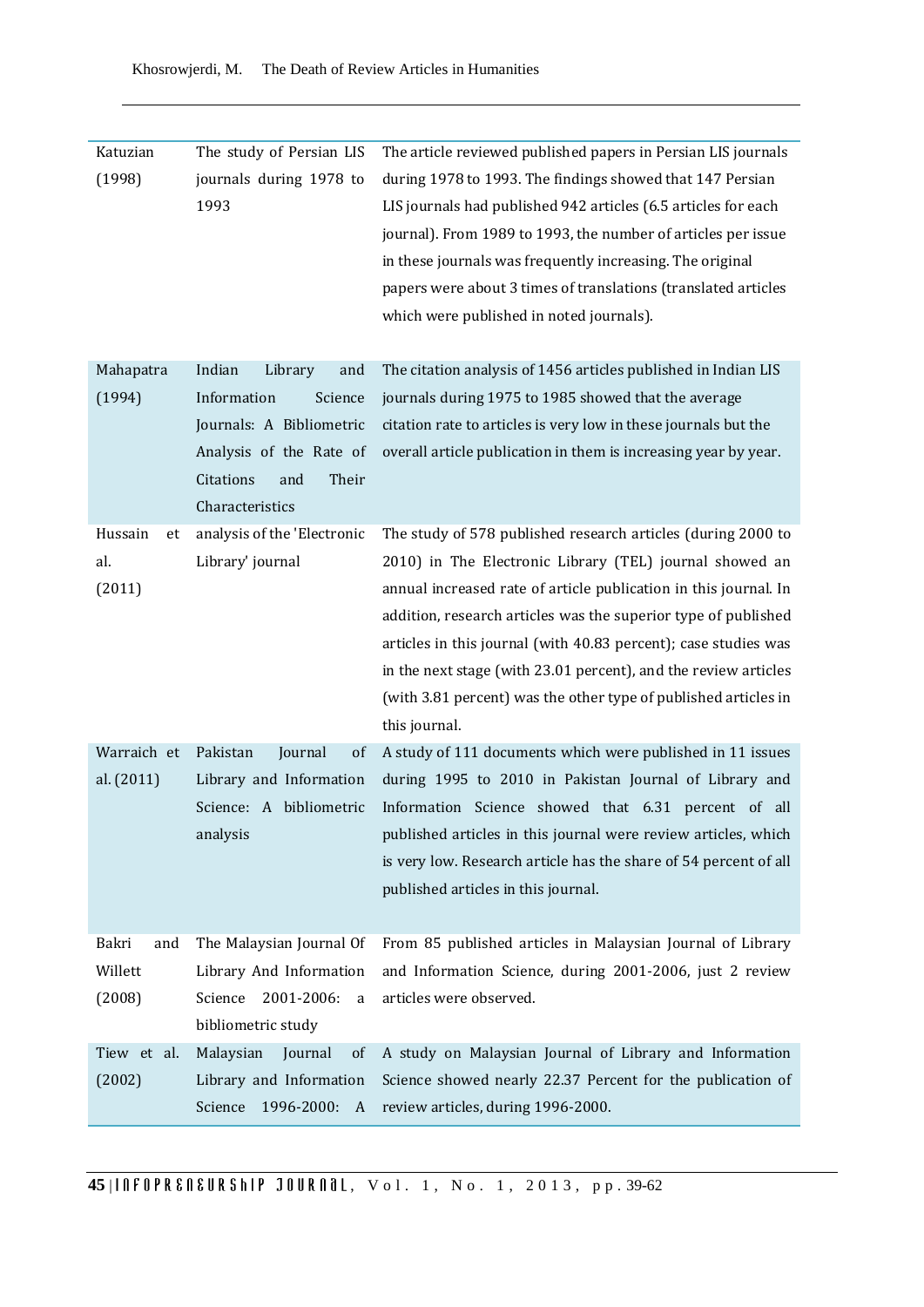Khosrowjerdi, M. The Death of Review Articles in Humanities

|              | bibliometric study         |                                                                |  |  |  |  |  |  |
|--------------|----------------------------|----------------------------------------------------------------|--|--|--|--|--|--|
| Singh et al. | analysis<br>Citation<br>of | An analysis of 413 published articles in Journal of            |  |  |  |  |  |  |
| (2011)       | Journal<br>οf              | Documentation during 1996 to 2010 showed that the share of     |  |  |  |  |  |  |
|              | Documentation              | review articles was 14 percent; and the share of research      |  |  |  |  |  |  |
|              |                            | papers was 85 percent, which is very interesting.              |  |  |  |  |  |  |
| Mukherjee    | Journal of the American    | An investigation of JASIST showed that just 17 articles (1.26) |  |  |  |  |  |  |
| (2009)       | Society for Information    | percent) of 1345 published documents during 2000 to 2007       |  |  |  |  |  |  |
|              |                            | Science and Technology is allocated to review articles.        |  |  |  |  |  |  |
|              | $(2000 - 2007)$ :<br>A     |                                                                |  |  |  |  |  |  |
|              | bibliometric study         |                                                                |  |  |  |  |  |  |

As we see in the Table 1, the previous researchers considered the share of review articles in LIS journals, including JASIST (%1.26), Journal of Documentation (%14), Pakistan Journal of Library and Information Science (%6.31), The Electronic Library (%40.83), Persian Library and Information Science Journal (%63), Malaysian Journal of Library and Information Science (%22.37), and Persian Library and Information Science Journal (%63).

Furthermore, the Table shows a significant increase in the number of published articles in LIS journals year by year. In addition, the LIS journals published more research articles than reviews.

As we see from these previous studies (Table 1), the ISI journals have published a low percentage of reviews (3% of total).

#### **Methodology**

In order to gather the required data for this research, the database "Emerald" was searched, and using the classification "Library and Information Studies" 15 journals were identified of which 10 journals were randomly selected, because of data analysis limitation in Scopus.

In Elsevier databases, the previous process was repeated. Using the categorization provided by this database, under "library and information science program", 14 titles were identified, of which 10 titles were randomly selected, too.

In the Springer database, there were 5 journals in LIS field, all of which were selected and their data extracted.

In order to study the American publications in the LIS field, we used "Scopus" to identify the ALA journals which serve as a standard for the field, and 5 titles were identified. In addition, 2 American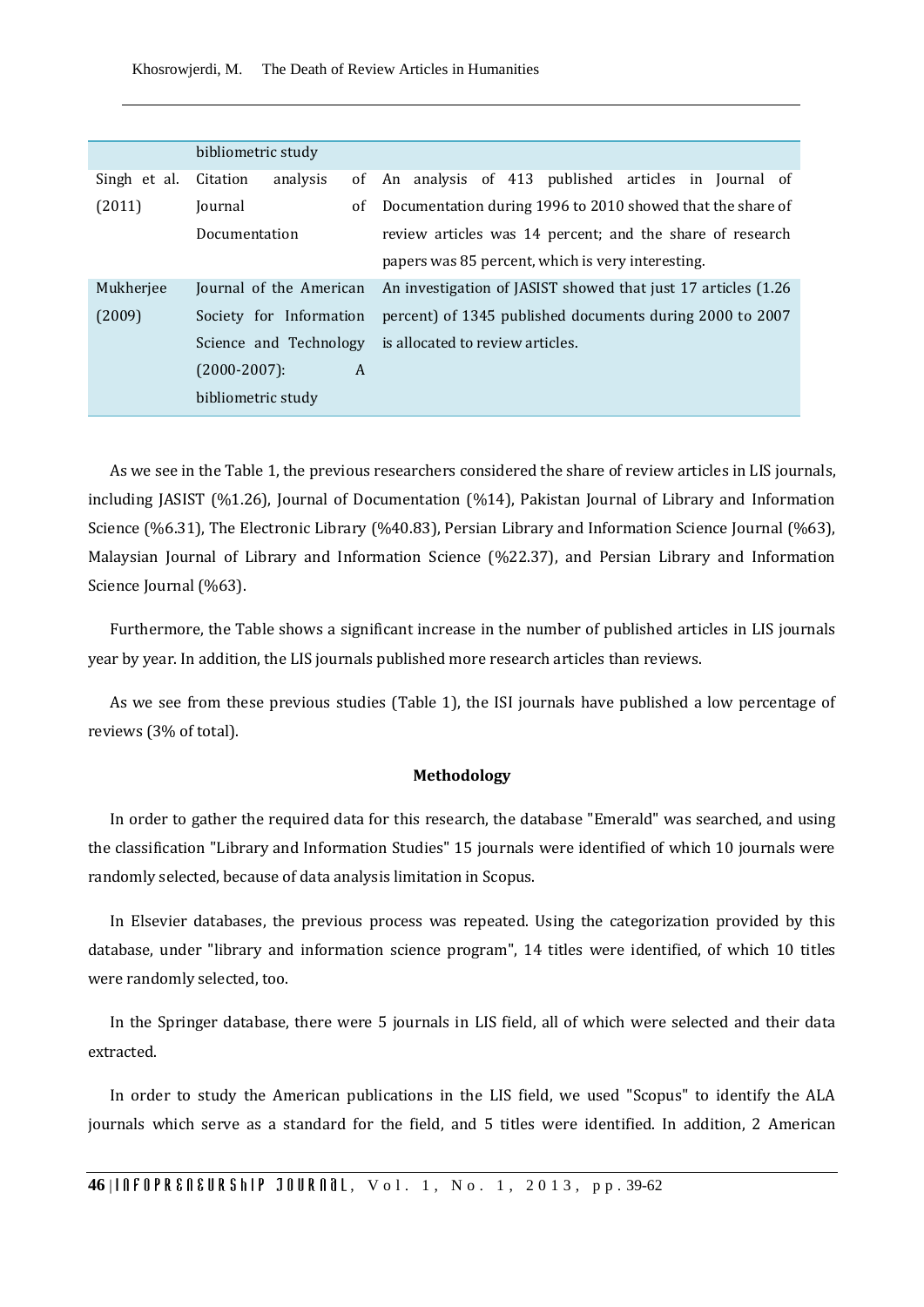journals entitled "Journal of American Society for Information Science and Technology" and "Library Trends" were added to this section to have a better understanding of American publishing behaviors.

Using the citation site "Scopus", the needed data concerning the number of published articles in these journals were extracted and analyzed. At this stage, the journals of each database were independently analyzed.

#### **Findings**

In this section, the findings of research are described based on the research questions. We start with the rate of article publishing in library and information science (LIS), then, we explore the percent of review articles out of the total number of articles published, and finally we show the statistical correlation test to explore the relationships.

#### **The publication rate of LIS journals: the status of review articles**

The total number of published articles, percentage of published review articles (of total), journal impact factors (IF) and H Index, and Scimago Journal Rank (SJR) are shown in table 2.

From Table 2 we see, the JASIST, Scientometrics, and IP&M have published (on average) the highest number of documents in LIS field, with 203, 190, and 92 documents in a year. Interlending & Document Supply (with %25.81), OCLC Systems & Services (with %20.18), and Reference and User Services Quarterly (with %20) have published the highest percentage of review articles per year.

Among LIS journals, the highest SJR belongs to JASIST (1.51), Reference and User Services Quarterly (0.81), and Information Technology and Libraries (0.65). The highest H-Index of LIS journals belongs to JASIST (68), IP&M (51), and Scientometrics (49).

|         | Table2. The publication rate of LIS journals |      |                                                              |      |      |      |      |          |          |          |          |          |       |
|---------|----------------------------------------------|------|--------------------------------------------------------------|------|------|------|------|----------|----------|----------|----------|----------|-------|
| #       |                                              |      | <b>Number of Published documents</b><br>% of review articles |      |      |      |      |          |          |          |          |          |       |
|         |                                              | 2007 | 2008                                                         | 2009 | 2010 | 2011 | Mean | 2007     | 2008     | 5009     | 2010     | 2011     | Mean  |
|         | <b>Journal Name</b>                          | 37   | 30                                                           | 45   | 40   | 30   |      |          |          |          |          |          |       |
|         | <b>Aslib Proceedings</b>                     |      |                                                              |      |      |      | 36.4 | 2.7      | $\Omega$ | 2.22     | 7.5      | 10       | 4.48  |
|         | Interlending &                               | 34   | 32                                                           | 34   | 35   | 22   | 31.4 | 5.88     | 12.5     | 23.53    | 37.14    | 50       | 25.81 |
|         | Document Supply                              |      |                                                              |      |      |      |      |          |          |          |          |          |       |
|         | Journal of                                   | 41   | 43                                                           | 42   | 42   | 36   | 40.8 | $\Omega$ | 13.95    | 2.38     | 4.76     | 16.67    | 7.55  |
|         | Documentation                                |      |                                                              |      |      |      |      |          |          |          |          |          |       |
| Emerald | Library Hi Tech                              | 49   | 51                                                           | 48   | 47   | 39   | 46.8 | 26.5     | 9.8      | $\Omega$ | 4.26     | 17.95    | 11.70 |
|         | Library                                      | 49   | 50                                                           | 47   | 48   | 29   | 44.6 | 0.03     | 0.032    | 0.03     | 0.03     | 0.03     | 0.03  |
|         | Management                                   |      |                                                              |      |      |      |      |          |          |          |          |          |       |
|         | OCLC Systems &                               | 46   | 31                                                           | 31   | 30   | 22   | 32   | 34.7     | 22.58    | 16.13    | 3.33     | 27.27    | 20.81 |
|         | <b>Services</b>                              |      |                                                              |      |      |      |      |          |          |          |          |          |       |
|         | Online Information                           | 53   | 56                                                           | 65   | 51   | 32   | 51.4 | 11.3     | 5.36     | $\Omega$ | $\Omega$ | $\Omega$ | 3.33  |
|         | Review                                       |      |                                                              |      |      |      |      |          |          |          |          |          |       |
|         | Program                                      | 27   | 24                                                           | 25   | 27   | 27   | 26   | 14.8     | 0        | 4        | 3.7      | 35       | 11.50 |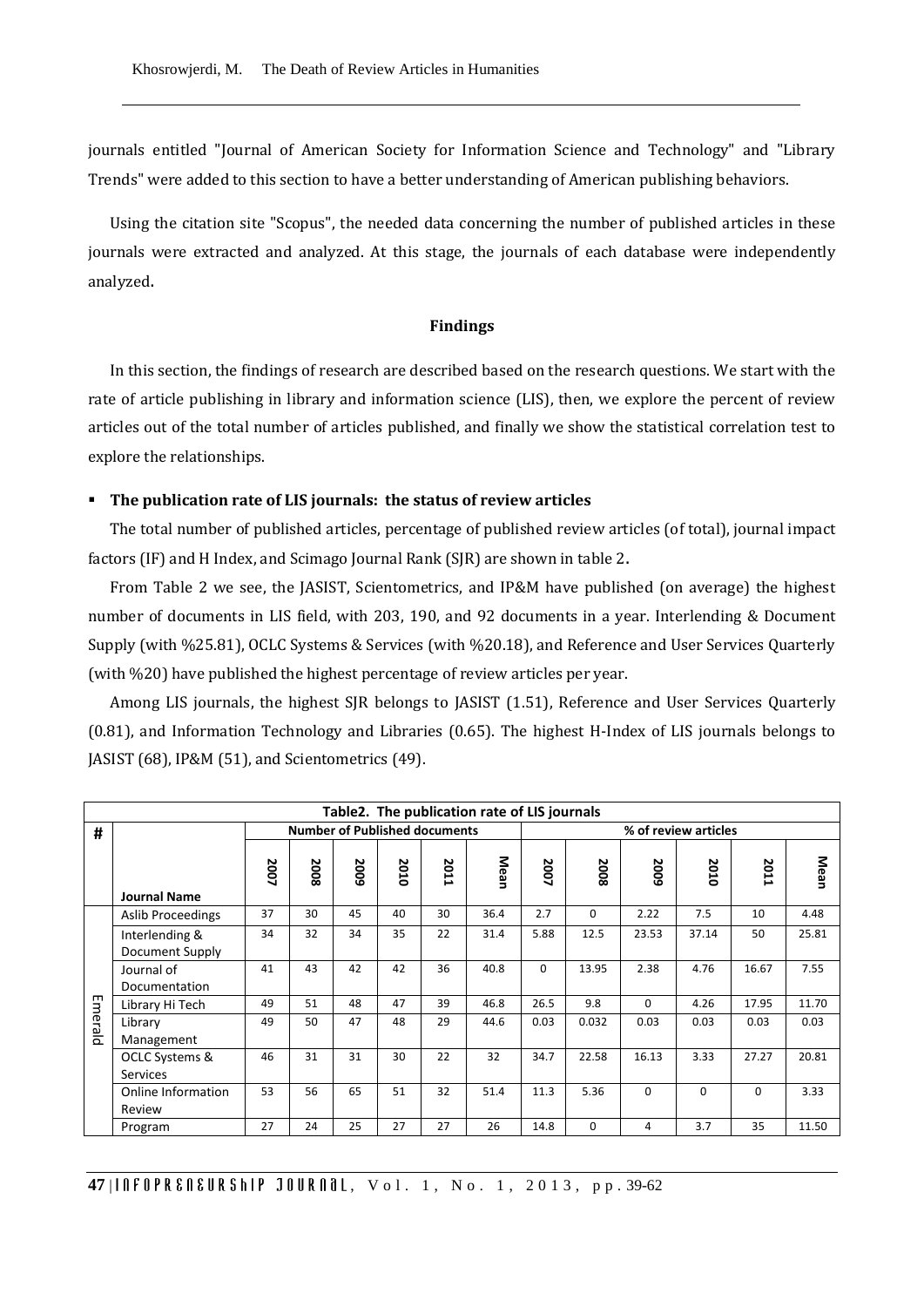|                       | Reference Services<br>Review                                        | 42          | 35          | 38  | 45             | 31  | 38.2  | 28.5                    | 28.57        | 5.26           | 4.44           | 0                | 13.36       |
|-----------------------|---------------------------------------------------------------------|-------------|-------------|-----|----------------|-----|-------|-------------------------|--------------|----------------|----------------|------------------|-------------|
|                       | The Electronic<br>Library                                           | 55          | 61          | 71  | 57             | 24  | 53.6  | 23.6                    | 8.2          | 8.45           | 1.75           | 4.17             | 9.24        |
|                       | Information and<br>Organization                                     | 10          | 13          | 15  | 11             | 11  | 12    | $\mathbf 0$             | 0            | 0              | 0              | $\mathbf 0$      | 0           |
|                       | Information                                                         | 118         | 120         | 53  | 59             | 114 | 92.8  | $\mathbf 0$             | 0            | 0              | 0              | 0.88             | 0.17        |
|                       | Processing &<br>Management (IPM)                                    |             |             |     |                |     |       |                         |              |                |                |                  |             |
|                       | International<br>Information &<br><b>Library Review</b>             | 26          | 30          | 34  | 35             | 21  | 29.2  | $\mathbf 0$             | 0            | 0              | 0              | $\mathbf 0$      | $\mathbf 0$ |
|                       | International<br>Journal of                                         | 39          | 64          | 57  | 66             | 81  | 61.4  | $\mathbf 0$             | $\mathbf 0$  | 0              | 1.52           | $\boldsymbol{0}$ | 0.30        |
|                       | Information<br>Management                                           |             |             |     |                |     |       |                         |              |                |                |                  |             |
| ScienceDirect         | Journal of Academic<br>Librarianship                                | 82          | 66          | 66  | 76             | 79  | 73.8  | $\mathbf 0$             | $\mathbf 0$  | 0              | 0              | $\mathbf 0$      | $\mathbf 0$ |
|                       | Journal of<br>Informetrics                                          | 33          | 34          | 36  | 69             | 67  | 47.8  | 3.03                    | 2.94         | 2.78           | 0              | $\mathbf 0$      | 1.75        |
|                       | Journal of Strategic<br>Information<br>Systems                      | 22          | 20          | 18  | 26             | 32  | 23.6  | $\mathbf 0$             | $\mathbf 0$  | 0              | 0              | 3.12             | 0.62        |
|                       | Library and<br><b>Information Science</b><br>Research               | 32          | 35          | 33  | 36             | 44  | 36    | 3.12                    | $\mathbf 0$  | 9.09           | 0              | $\mathbf 0$      | 2.44        |
|                       | Library Collections,<br>Acquisitions &<br><b>Technical Services</b> | 14          | 22          | 14  | 13             | 18  | 16.2  | $\mathbf 0$             | 0            | 0              | 0              | $\mathbf 0$      | 0           |
|                       | Serials Review                                                      | 38          | 36          | 49  | 51             | 49  | 44.6  | $\mathbf 0$             | 0            | 0              | 0              | $\mathbf 0$      | $\mathbf 0$ |
|                       |                                                                     |             | 132         | 193 | 235            | 261 | 190   | 2.33                    | 1.52         | 0              | 0.43           | 4.98             |             |
|                       | Scientometrics                                                      | 129<br>23   | 14          | 17  | 31             | 26  | 22.2  | 0                       | 0            | 0              | 0              | 0                | 1.85<br>0   |
|                       | <b>Archival Science</b>                                             |             |             |     |                |     |       |                         |              |                |                |                  |             |
|                       | Geo-Spatial<br><b>Information Science</b>                           | 60          | 55          | 47  | 32             | 31  | 45    | $\mathbf 0$             | 1.82         | 4.26           | 0              | $\mathbf 0$      | 1.21        |
| Springer              | Science China<br>Information<br>Sciences                            | $\mathbf 0$ | $\mathbf 0$ | 0   | 9              | 235 | 48.8  | $\mathbf 0$             | $\mathbf 0$  | $\mathbf 0$    | 0              | 4.26             | 0.85        |
|                       | International<br>Journal on Digital<br>Libraries                    | 24          | 17          | 11  | $\overline{4}$ | 10  | 13.2  | 4.17                    | $\mathbf 0$  | $\mathbf 0$    | 0              | $\Omega$         | 0.83        |
|                       | <b>Library Trends</b>                                               | 72          | 43          | 47  | 40             | 44  | 49.2  | 34                      | 23           | 10             | 0              | 0                | 13.4        |
|                       | Information                                                         | 24          | 28          | 31  | 34             | 32  | 29.8  | 20                      | 10           | 3              | $\mathbf 0$    | 43               | 15.2        |
|                       | Technology and<br>Libraries                                         |             |             |     |                |     |       |                         |              |                |                |                  |             |
|                       | Journal of American<br>Society for                                  | 207         | 194         | 212 | 189            | 217 | 203.8 | $11\,$                  | $\mathbf{1}$ | 0.9            | $\mathbf{1}$   | $\overline{4}$   | 3.58        |
| American LIS journals | <b>Information Science</b><br>and Technology<br>(JASIST)            |             |             |     |                |     |       |                         |              |                |                |                  |             |
|                       | Library Leadership<br>and Management                                | $\mathbf 0$ | $\mathbf 0$ | 40  | 41             | 31  | 22.4  | 0                       | $\pmb{0}$    | $\pmb{0}$      | 0              | 16               | $3.2\,$     |
|                       | Library Resources<br>and Technical<br>Services                      | 26          | 28          | 27  | 20             | 20  | 24.2  | $\overline{\mathbf{3}}$ | $14\,$       | $\overline{7}$ | $\overline{5}$ | 30               | $11.8\,$    |
|                       | Reference and User<br>Services Quarterly                            | 42          | 41          | 41  | 38             | 29  | 38.2  | 28                      | 29           | 24             | 13             | 6                | 20          |
|                       | School Library<br>Media Research                                    | $\bf 8$     | 5           | 6   | $\overline{7}$ | 11  | $7.4$ | 25                      | 20           | 16             | $\pmb{0}$      | $\pmb{0}$        | 12.2        |

**48** | **ARELA EXAMPER CONSTREMENTED BY A STATE OF THE STATE OF A SUBSET OF A SUBSET OF A SUBSET OF A SUBSET OF A SUBSET OF A SUBSET OF A SUBSET OF A SUBSET OF A SUBSET OF A SUBSET OF A SUBSET OF A SUBSET OF A SUBSET OF A S**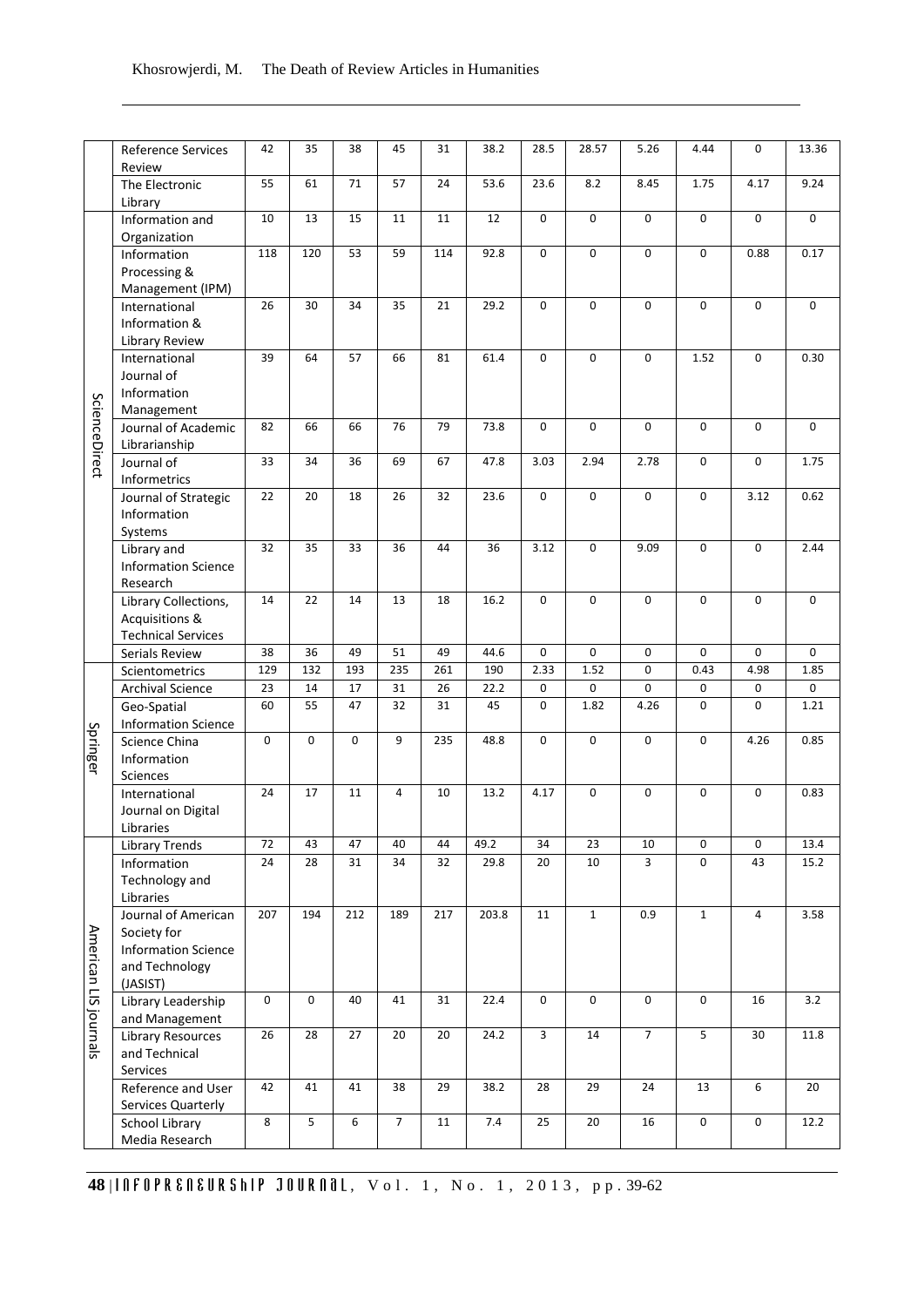Khosrowjerdi, M. The Death of Review Articles in Humanities

The highest impact factors (5-years) of LIS journals belong to Journal of Strategic Information Systems (3.79), Journal of Informetrics (3.58), and JASIST (2.08).

# **The relationships among impact factor (IF), Scimago Journal Rank, and H-Index of LIS journals**

In order to investigate the relationships among impact factor (IF), Scimago Journal Rank, and H-Index score of LIS journals, the needed data, such as SJR, H-Index and Impact Factor (5-years) of the included journals were gathered. This data is shown in Table3.

| Table3. Documents, review articles, SJR, H-Index, and Impact Factor of LIS journals |                                          |                                             |                                      |                    |                           |  |  |
|-------------------------------------------------------------------------------------|------------------------------------------|---------------------------------------------|--------------------------------------|--------------------|---------------------------|--|--|
| <b>LIS Journals</b>                                                                 | The mean<br>of<br>published<br>documents | The mean<br>percent of<br>review<br>article | <b>Scimago Journal</b><br>Rank (SJR) | H-<br><b>Index</b> | <b>Impact Factor (IF)</b> |  |  |
|                                                                                     | $(2007 -$                                | publication                                 |                                      |                    |                           |  |  |
| <b>Aslib Proceedings</b>                                                            | 2011)<br>36.4                            | $(2007 - 2011)$<br>4.484                    | 0.034                                | 17                 | 0.6                       |  |  |
| <b>Interlending &amp; Document</b>                                                  | 31.4                                     | 25.81                                       | 0.037                                | 8                  | 0.308                     |  |  |
| Supply                                                                              |                                          |                                             |                                      |                    |                           |  |  |
| Journal of Documentation                                                            | 40.8                                     | 7.552                                       | 0.046                                | 36                 | 1.447                     |  |  |
| Library Hi Tech                                                                     | 46.8                                     | 11.708                                      | 0.040                                | 11                 | 0.413                     |  |  |
| Library Management                                                                  | 44.6                                     | 0.0322                                      | 0.030                                | 8                  | NA                        |  |  |
| <b>OCLC Systems &amp; Services</b>                                                  | 32                                       | 20.818                                      | 0.027                                | 8                  | 0.991                     |  |  |
| <b>Online Information Review</b>                                                    | 51.4                                     | 3.336                                       | 0.038                                | 19                 | 0.991                     |  |  |
| Program                                                                             | $\overline{26}$                          | 11.502                                      | 0.033                                | 10                 | 0.596                     |  |  |
| Reference Services Review                                                           | 38.2                                     | 13.368                                      | 0.039                                | 11                 | 0.28                      |  |  |
| The Electronic Library                                                              | 53.6                                     | 9.242                                       | 0.034                                | 15                 | 0.489                     |  |  |
| Information and                                                                     | 12                                       | $\overline{0}$                              | 0.039                                | 21                 | 0.66                      |  |  |
| Organization                                                                        |                                          |                                             |                                      |                    |                           |  |  |
| <b>Information Processing &amp;</b>                                                 | 92.8                                     | 0.176                                       | 0.054                                | 51                 | 1.786                     |  |  |
| Management                                                                          |                                          |                                             |                                      |                    |                           |  |  |
| International Information &<br>Library Review                                       | 29.2                                     | $\theta$                                    | 0.031                                | 10                 | <b>NA</b>                 |  |  |
| International Journal of                                                            | 61.4                                     | 0.304                                       | 0.043                                | 34                 | 1.775                     |  |  |
| <b>Information Management</b>                                                       |                                          |                                             |                                      |                    |                           |  |  |
| Journal of Academic<br>Librarianship                                                | 73.8                                     | $\mathbf{0}$                                | 0.045                                | 26                 | 0.909                     |  |  |
| Journal of Informetrics                                                             | 47.8                                     | 1.75                                        | 0.091                                | 18                 | 3.586                     |  |  |
| Journal of Strategic<br><b>Information Systems</b>                                  | 23.6                                     | 0.624                                       | 0.046                                | 33                 | 3.795                     |  |  |
| Library and Information                                                             | 36                                       | 2.442                                       | 0.044                                | 24                 | 1.248                     |  |  |
| Science Research                                                                    |                                          |                                             |                                      |                    |                           |  |  |
| Library Collections,                                                                | 16.2                                     | $\mathbf{0}$                                | 0.045                                | 12                 | 0.392                     |  |  |
| Acquisitions & Technical                                                            |                                          |                                             |                                      |                    |                           |  |  |
| Services                                                                            |                                          |                                             |                                      |                    |                           |  |  |
| Serials Review                                                                      | 44.6                                     | $\Omega$                                    | 0.033                                | 11                 | 0.582                     |  |  |
| Scientometrics                                                                      | 190                                      | 1.852                                       | 0.066                                | 49                 | 1.905                     |  |  |
| Archival Science                                                                    | 22.2                                     | $\boldsymbol{0}$                            | 0.027                                | 11                 | NA                        |  |  |

**49** | *Infoprential pour limits of ..., No. 1, 2013, pp. 39-62*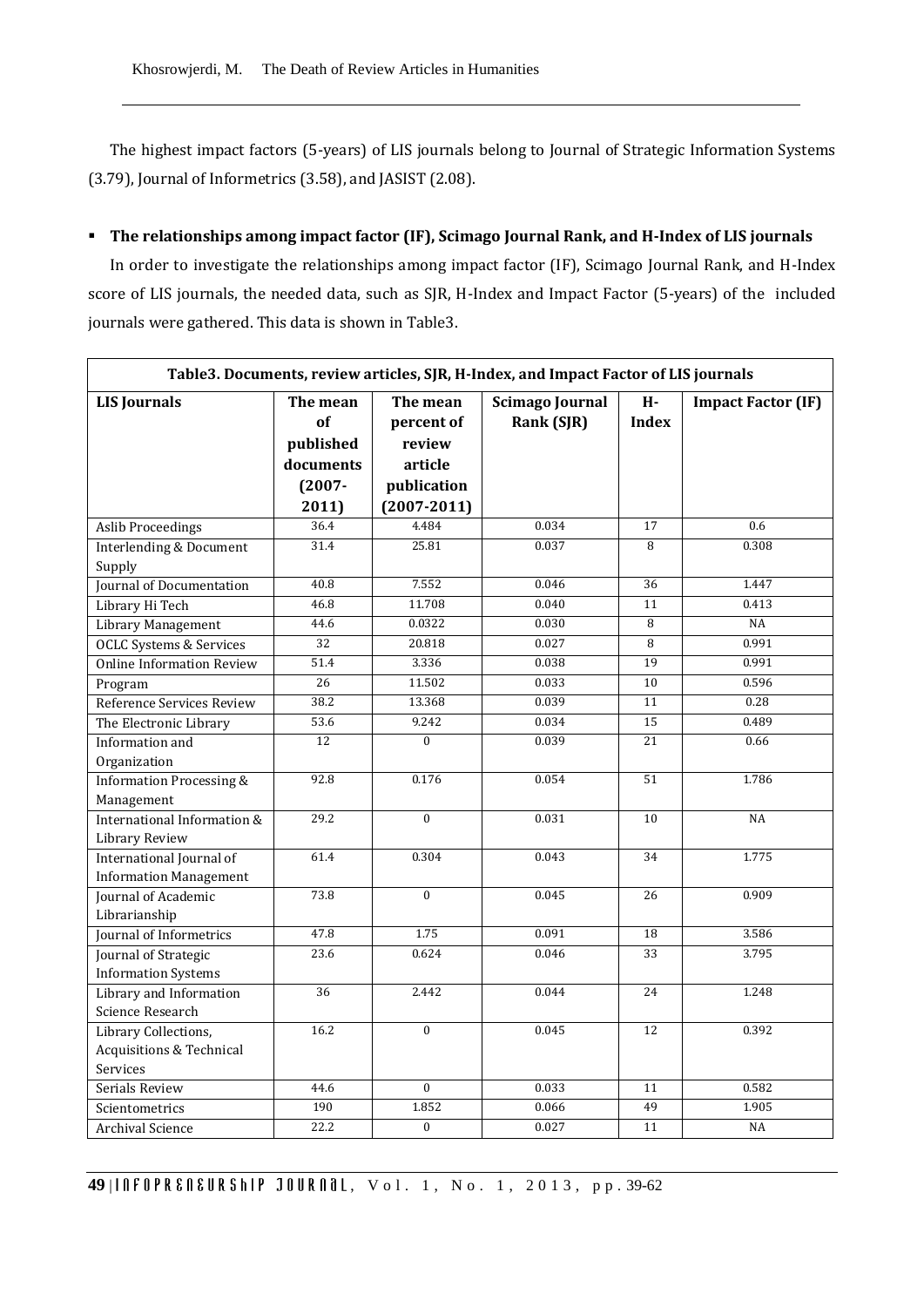| Geo-Spatial Information       | 45    | 1.216 | 0.028 | 5  | NA        |
|-------------------------------|-------|-------|-------|----|-----------|
| Science                       |       |       |       |    |           |
| Science China Information     | 48.8  | 0.852 | 0.043 | 17 | <b>NA</b> |
| Sciences                      |       |       |       |    |           |
| International Journal on      | 13.2  | 0.834 | 0.038 | 13 | <b>NA</b> |
| Digital Libraries             |       |       |       |    |           |
| <b>Library Trends</b>         | 49.2  | 13.4  | 0.653 | 26 | 0.55      |
| <b>Information Technology</b> | 29.8  | 15.2  | 0.655 | 17 | 0.25      |
| and Libraries                 |       |       |       |    |           |
| Journal of American Society   | 203.8 | 3.58  | 1.517 | 68 | 2.08      |
| for Information Science and   |       |       |       |    |           |
| Technology                    |       |       |       |    |           |
| Library Leadership and        | 22.4  | 3.2   | 0.104 | 5  | <b>NA</b> |
| Management                    |       |       |       |    |           |
| Library Resources and         | 24.2  | 11.8  | 0.544 | 13 | 0.64      |
| <b>Technical Services</b>     |       |       |       |    |           |
| Reference and User Services   | 38.2  | 20    | 0.817 | 18 | 0.22      |
| Quarterly                     |       |       |       |    |           |
| School Library Media          | 7.4   | 12.2  | 0.180 | 6  | <b>NA</b> |
| Research                      |       |       |       |    |           |

Then, in order to find the relationship between the IF, H index, and SJR, Review articles, and the number of published documents in LIS journals, we used Spearman Correlation Test (Table4).

As shown in the table 4, the number of published documents in LIS journals has a positive significant relationship with their SJR (R=0.45), IF (R=0.39), and H-Index (R=0.80). In addition, there is a positive significance between SJR and H-Index (R=0.46). Therefore, this table shows a direct relationship between the number of published documents in each journal and its score (and consequently, its rank) in international quality metrics.

| Table 4. Correlations among number of published documents in LIS journals and their SJR, H-Index, and IF |                 |                 |                  |              |          |                      |  |  |
|----------------------------------------------------------------------------------------------------------|-----------------|-----------------|------------------|--------------|----------|----------------------|--|--|
|                                                                                                          |                 | Percent of      | Number of        | Scimago      | Н-       | <b>Impact Factor</b> |  |  |
|                                                                                                          |                 | <b>Review</b>   | <b>Published</b> | Journal      | Index    |                      |  |  |
|                                                                                                          |                 | <b>Articles</b> | <b>Documents</b> | Rank         |          |                      |  |  |
| <b>Percent of</b>                                                                                        | Spearman        | 1               | $-180$           | .271         | $-264$   | $-234$               |  |  |
| <b>Review Articles</b>                                                                                   | Correlation     |                 |                  |              |          |                      |  |  |
|                                                                                                          | Sig. (1-tailed) |                 | .163             | .066         | .072     | .098                 |  |  |
|                                                                                                          | N               | 32              | 32               | 32           | 32       | 32                   |  |  |
| Number of                                                                                                | Spearman        | $-180$          | $\mathbf{1}$     | $.459**$     | .808**   | $.394*$              |  |  |
| <b>Published</b>                                                                                         | Correlation     |                 |                  |              |          |                      |  |  |
| <b>Documents</b>                                                                                         | Sig. (1-tailed) | .163            |                  | .004         | .000     | .013                 |  |  |
|                                                                                                          |                 |                 |                  |              |          |                      |  |  |
|                                                                                                          | N               | 32              | 32               | 32           | 32       | 32                   |  |  |
| Scimago Journal                                                                                          | Spearman        | .271            | $.459**$         | $\mathbf{1}$ | $.463**$ | .086                 |  |  |

**50** | , V o l . 1 , N o . 1 , 2 0 1 3 , p p . 39-62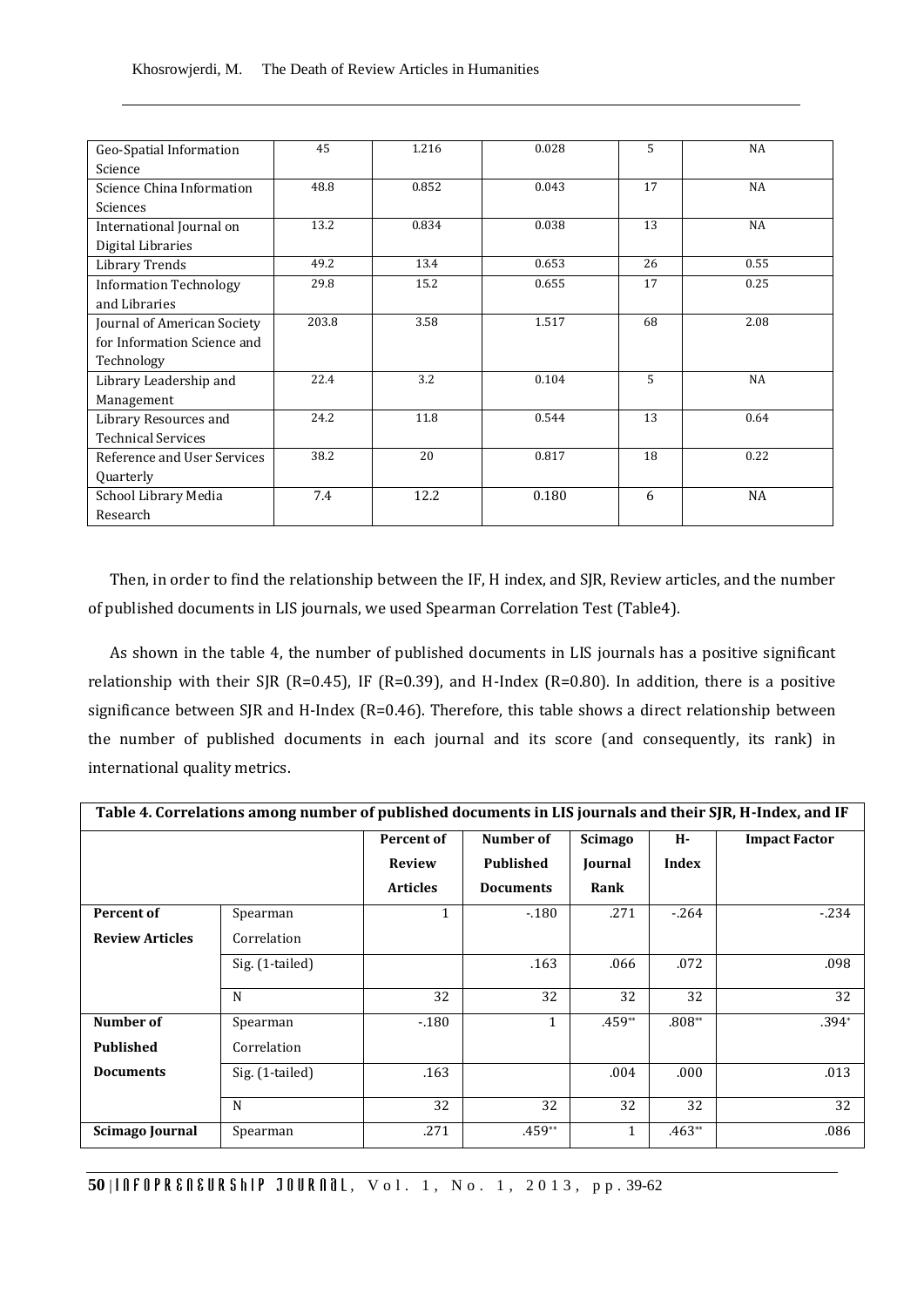| Rank (SJR)           | Correlation                                                  |        |          |          |          |              |
|----------------------|--------------------------------------------------------------|--------|----------|----------|----------|--------------|
|                      | Sig. (1-tailed)                                              | .066   | .004     |          | .004     | .320         |
|                      | N                                                            | 32     | 32       | 32       | 32       | 32           |
| H-Index              | Spearman                                                     | $-264$ | $.808**$ | $.463**$ | 1        | $.626**$     |
|                      | Correlation                                                  |        |          |          |          |              |
|                      | Sig. (1-tailed)                                              | .072   | .000     | .004     |          | .000         |
|                      | N                                                            | 32     | 32       | 32       | 32       | 32           |
| <b>Impact Factor</b> | Spearman                                                     | $-234$ | $.394*$  | .086     | $.626**$ | $\mathbf{1}$ |
| (IF)                 | Correlation                                                  |        |          |          |          |              |
|                      | Sig. (1-tailed)                                              | .098   | .013     | .320     | .000     |              |
|                      | N                                                            | 32     | 32       | 32       | 32       | 32           |
|                      | **. Correlation is significant at the 0.01 level (1-tailed). |        |          |          |          |              |
|                      | *. Correlation is significant at the 0.05 level (1-tailed).  |        |          |          |          |              |

## **The publishing behavior of LIS publishers**

### **Emerald LIS journals**

Of 15 LIS journals of Emerald [\(http://www.emeraldinsight.com/products/collections/library-and](http://www.emeraldinsight.com/products/collections/library-and-information-studies.htm)[information-studies.htm\)](http://www.emeraldinsight.com/products/collections/library-and-information-studies.htm) the following journals where chosen, because of the limitation in Scopus data analysis and mapping software. One symbol was assigned to each journal in order to be identified in the following figures (Box 1).

| <b>Box 1. Emerald LIS Journals and Their Symbols</b> |               |  |  |  |
|------------------------------------------------------|---------------|--|--|--|
| <b>Journal Title</b>                                 | <b>Symbol</b> |  |  |  |
| <b>Aslib Proceedings</b>                             |               |  |  |  |
| Interlending & Document Supply                       |               |  |  |  |
| Journal of Documentation                             |               |  |  |  |
| Library Hi Tech                                      |               |  |  |  |
| Library Management                                   |               |  |  |  |
| <b>OCLC Systems &amp; Services</b>                   |               |  |  |  |
| <b>Online Information Review</b>                     |               |  |  |  |
| Program                                              |               |  |  |  |
| Reference Services Review                            |               |  |  |  |
| The Electronic Library                               |               |  |  |  |

These symbols are compulsory in the Scopus database, and we cannot change them. Thus, these symbols are applicable just under this publisher section.

The number of published articles in Emerald journals from 1996 to 2011 is shown in Figure 1. From 2003 onwards, the article publication rate in Emerald journals has been almost stable between 20 and 60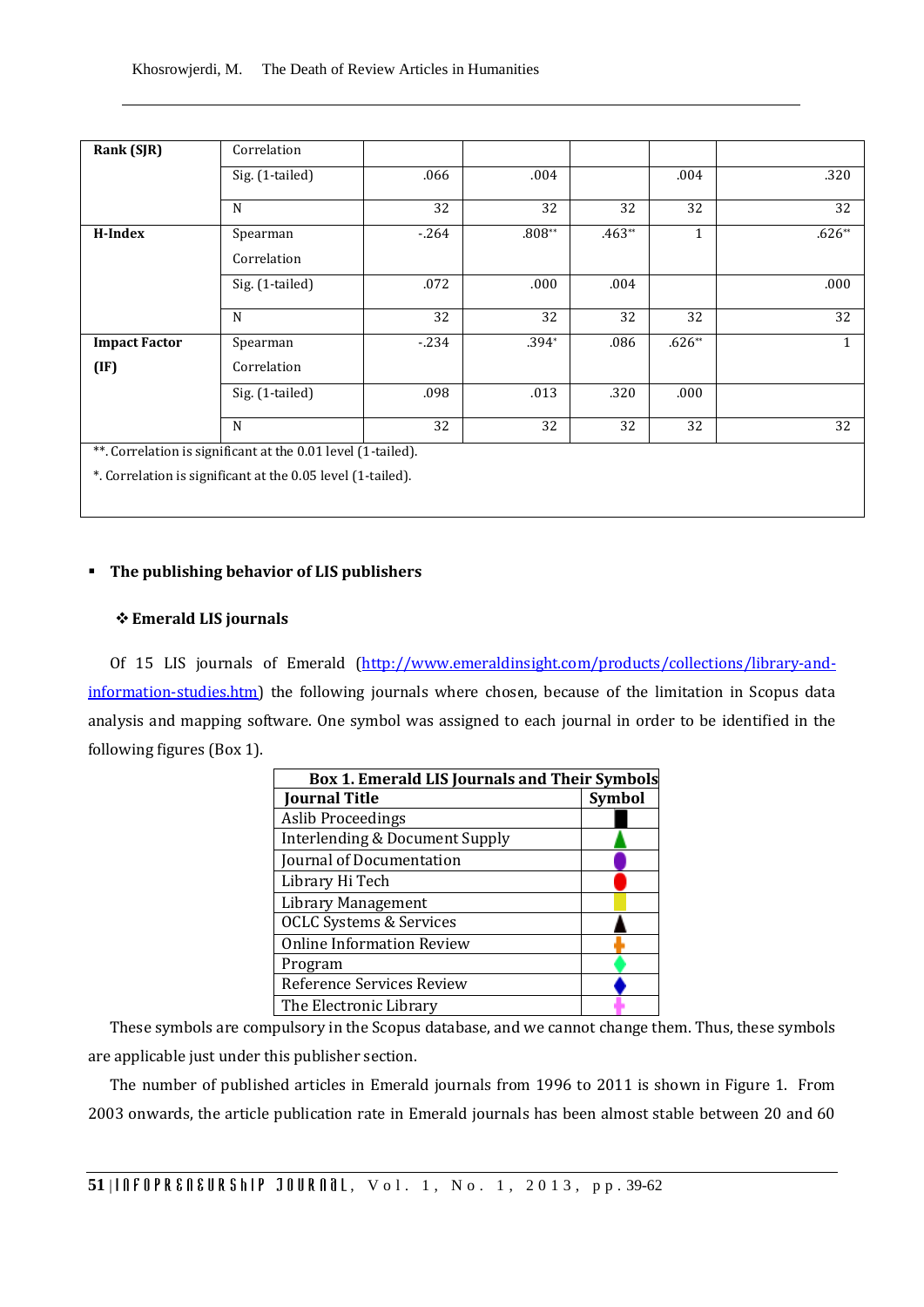articles in a year. Between 2000 and 2003, Online Information Review has a great leap in article publication and it seems that Special Issues of the noted journal has not been without effect.



As we see in figure 1, From 1996 to 2000, the number of published documents in Emerald journals has some rise and fall. From 2003 to 2010, Emerald LIS journals published between 20-60 articles per year. Some journals such as Program have a relatively fixed approach to article publication (about 20 articles in each issue) and the journal rarely deviate from this rule.

In figure 2, published review articles in these journals are depicted. As shown, the publication of review articles in Emerald journals shows a lot of variation. In addition, the publication rate of published review articles in journals of this database over time tends towards lower rates.



**Fig. 2 Percent of published review articles in Emerald LIS journals during 1996-2011**

52 | **ARTIOUR SHEARS AND STRING TO A READ THE UPPER SHEART TO A LIGHTER SHEART THE UPPER SHEART TO PP. 39-62**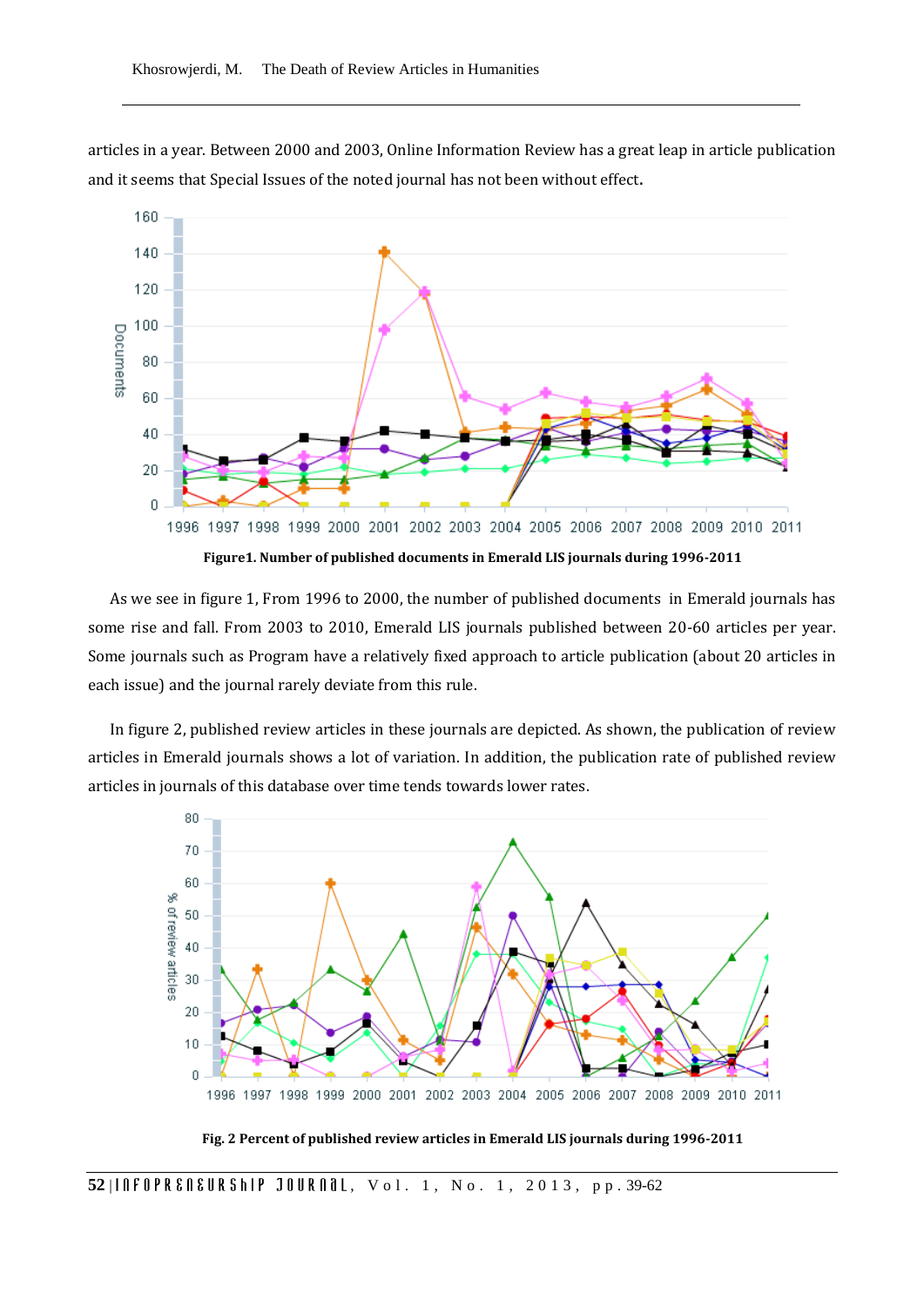# **Elsevier LIS Journals**

Of 14 periodicals in LIS provided in the "Elsevier", [http://www.elsevier.com/wps/find/S06\\_347.cws\\_home/main.](http://www.elsevier.com/wps/find/S06_347.cws_home/main)

| <b>Box 2. Elsevier LIS Journals and Their Symbols</b>  |               |  |  |  |  |  |
|--------------------------------------------------------|---------------|--|--|--|--|--|
| <b>Journal Title</b>                                   | <b>Symbol</b> |  |  |  |  |  |
| Information and Organization                           |               |  |  |  |  |  |
| <b>Information Processing &amp; Management</b>         |               |  |  |  |  |  |
| International Information & Library Review             |               |  |  |  |  |  |
| <b>International Journal of Information Management</b> |               |  |  |  |  |  |
| Journal of Academic Librarianship                      |               |  |  |  |  |  |
| Journal of Informetrics                                |               |  |  |  |  |  |
| Journal of Strategic Information Systems               |               |  |  |  |  |  |
| Library and Information Science Research               |               |  |  |  |  |  |
| Library Collections, Acquisitions & Technical Services |               |  |  |  |  |  |
| Serials Review                                         |               |  |  |  |  |  |

Ten journals which were devoted specifically to the LIS field were selected. Symbols of each journal are shown in Box 2. These symbols are applicable just under this publisher section.

Total Number of published articles in LIS journals of Elsevier database between 1996 to 2011 is plotted in Figure 3. As we see, the publication rate of articles in Information Processing and Management (IP&M) journal from 1996 to 2004 is consistent. From 2004 to 2008, this journal experienced an extraordinary increase in article publication in comparison to other LIS journals available on the Elsevier list, and reached a total of 120 papers in 2008. After 2008, the number of published articles in this journal decreased, and about 50 articles have been published in it since 2009.



**Figure3. Number of Published documents in Elsevier LIS journals during 1996-2011**

53 | **10 F O P R & N & U R S h I P** J O U R N al. v o 1. 1, N o. 1, 2013, p p . 39-62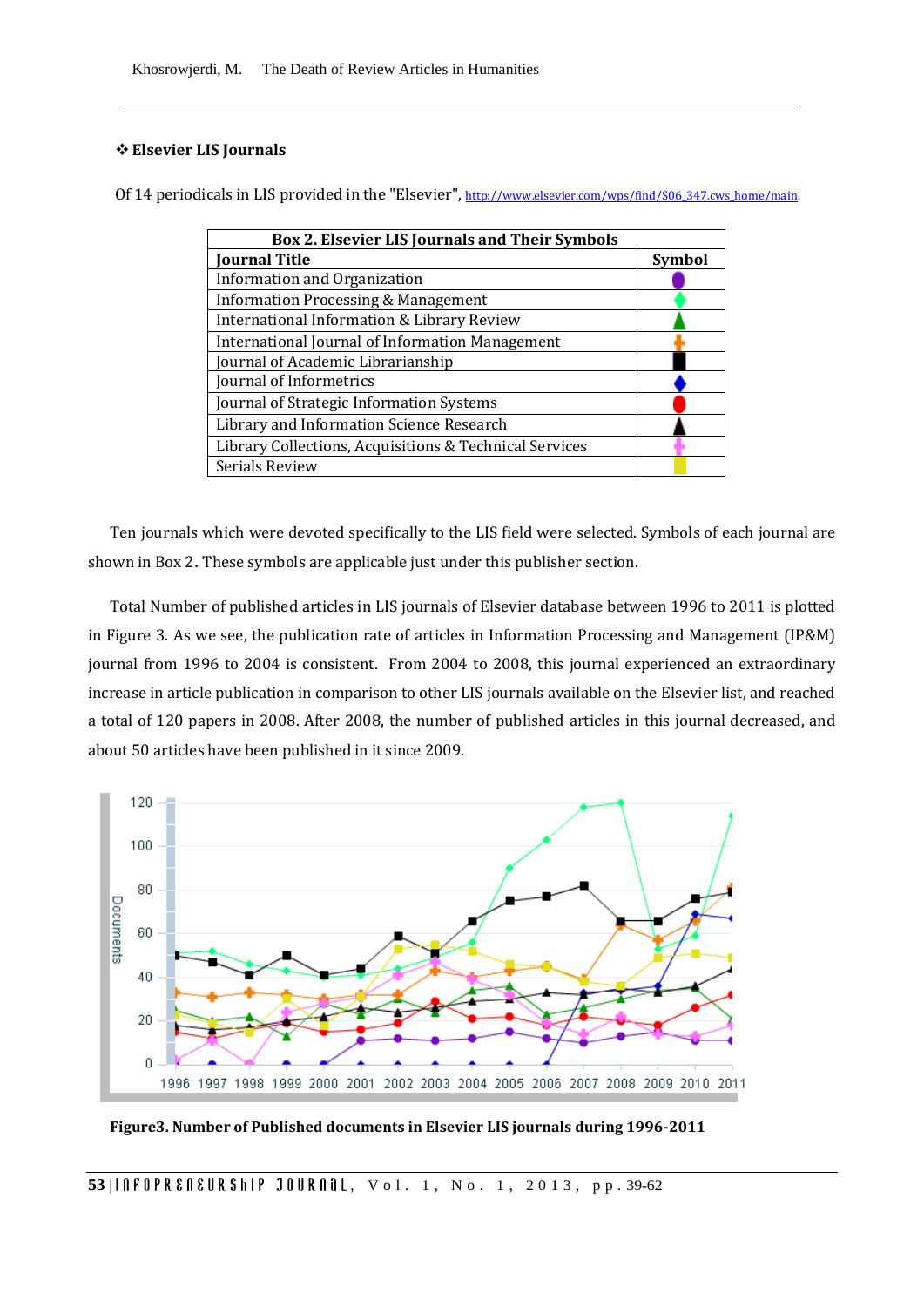The article publication rate in *Journal of Academic Librarianship* has been increased almost annually. Totally, the annual article publication in Elsevier LIS journals has been varied.

Interestingly, Elsevier LIS journals have experienced an annual loss in review article publication. As shown in Figure 4 no review article has been published in these journals from 2006 to 2011.

Also, from 1996 to 2006, the publication of review articles in LIS journals of Elsevier has shown high variation.



**Fig. 4 Percentage of Published review articles in Elsevier LIS journals during 1996-2011**

# **Springer LIS journals**

Five LIS journals were identified in the Springer database, and all were included in this research. These journals are provided in Box 3. The symbols used in this table are represented in Box 3. The noted symbols are applicable just under this heading.

| Box 3. Springer LIS Journals and Their Symbols |        |  |  |  |  |  |
|------------------------------------------------|--------|--|--|--|--|--|
| <b>Journal Title</b>                           | Symbol |  |  |  |  |  |
| Scientometrics                                 |        |  |  |  |  |  |
| Archival Science                               |        |  |  |  |  |  |
| Geo-Spatial Information Science                |        |  |  |  |  |  |
| Science China Information Sciences             |        |  |  |  |  |  |
| International Journal of Digital Libraries     |        |  |  |  |  |  |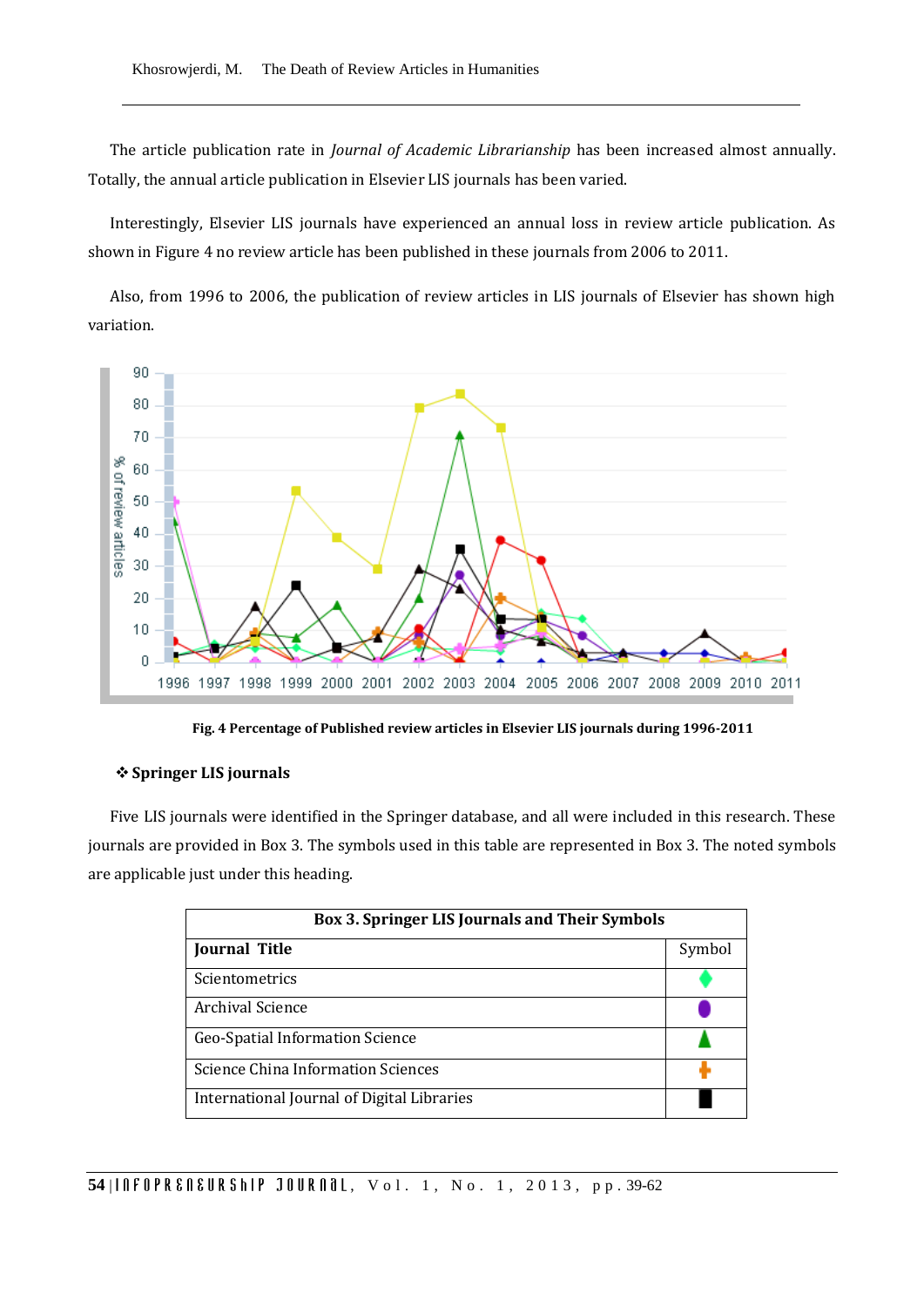In Figure 5, the total number of published articles in LIS journals of Springer is illustrated.

As shown in Figure 5, LIS journals in the Springer database have a relatively stable rate of annual article publication (except for Scientometrics).

The annual article publication rate in Scientometrics is continuous and ever-increasing from 80 articles per year (in year 1996) to 240 articles per year (in 2010).



**Figure5. Number of Published documents (as general) in Springer LIS journals during 1996-2011**

The number of published review articles in Springer LIS journals is shown in Figure 6 (and Table 2). As we see, the publication of review articles in these journals from 2000 to 2007 has decreased, and this rate tends towards zero. We mean that the publication of review articles in Springer in noted journals in recent years is almost zero.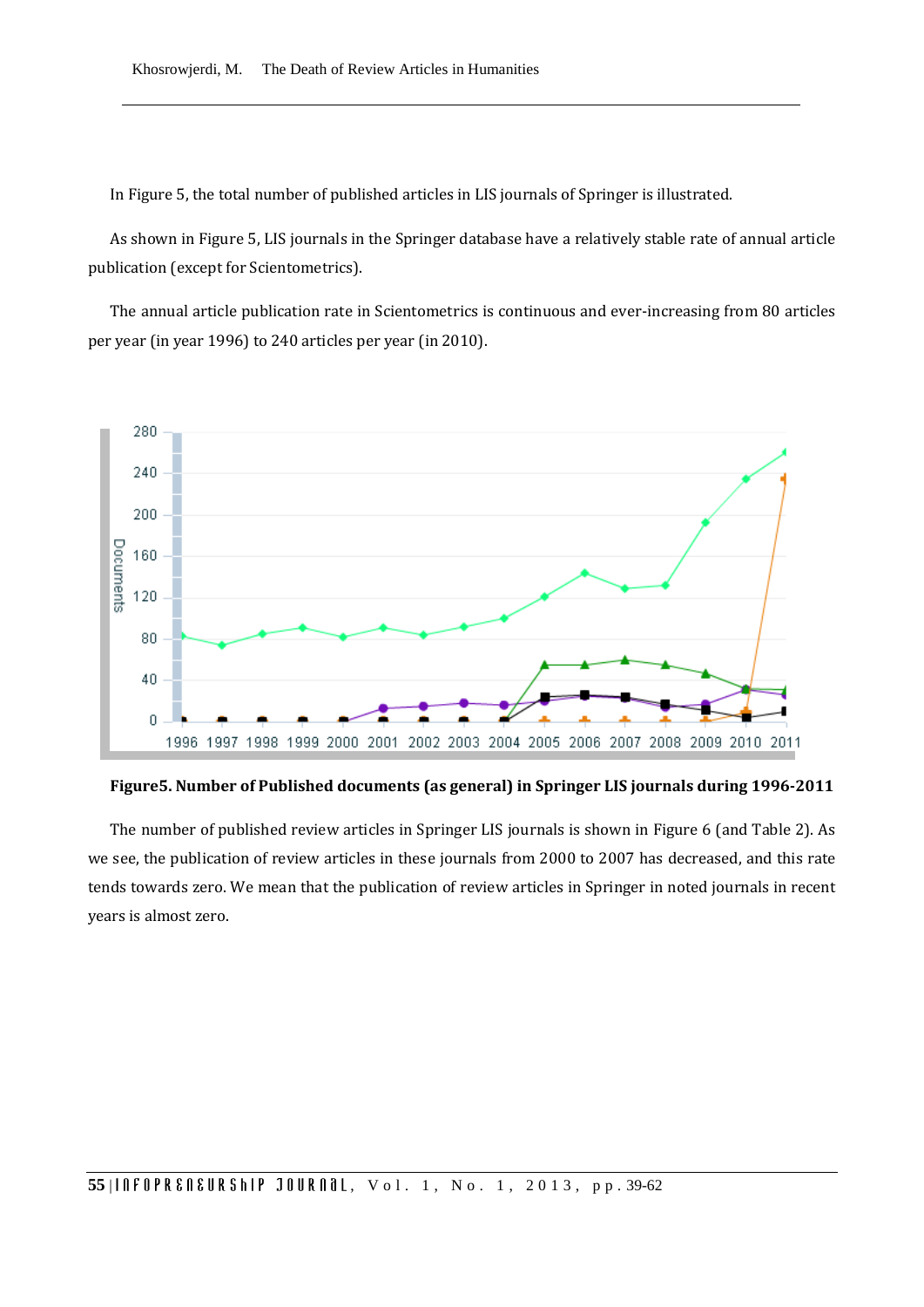

**Figure6. Percent of Published review articles in Springer LIS journals during 1996-2011**

## **American LIS Publications**

We found seven journals in "Scopus" which are published by American institutions, and they were included in this study (Box 4). Each journal is identified via a symbol, and these symbols are applicable just under this section.

| Box 4. American LIS Journals and Their Symbols                     |               |  |  |  |  |  |  |
|--------------------------------------------------------------------|---------------|--|--|--|--|--|--|
| <b>Journal Title</b>                                               | <b>Symbol</b> |  |  |  |  |  |  |
| <b>Library Trends</b>                                              |               |  |  |  |  |  |  |
| <b>Information Technology and Libraries</b>                        |               |  |  |  |  |  |  |
| Journal of American Society for Information Science and Technology |               |  |  |  |  |  |  |
| Library Leadership and Management                                  |               |  |  |  |  |  |  |
| Library Resources and Technical Services                           |               |  |  |  |  |  |  |
| Reference and User Services Quarterly                              |               |  |  |  |  |  |  |
| School Library Media Research                                      |               |  |  |  |  |  |  |

As we see in Figure 7, the publication system in American LIS journals is the same as the previously mentioned groups. Journal of American Society for Information Science and Technology (JASIST) is in the first rank of article publication and has published the highest number of documents. Nearly all American LIS journals have published a fixed number of documents in each issue, with the exception of JASIST, which show a rise and fall. After JASIST, Library Trends is in the 2nd place, and has published about 40 articles per year during 1996 to 2012. Reference and User Services Quarterly is in the 3<sup>rd</sup> position, which has published about 20-30 articles during the noted years.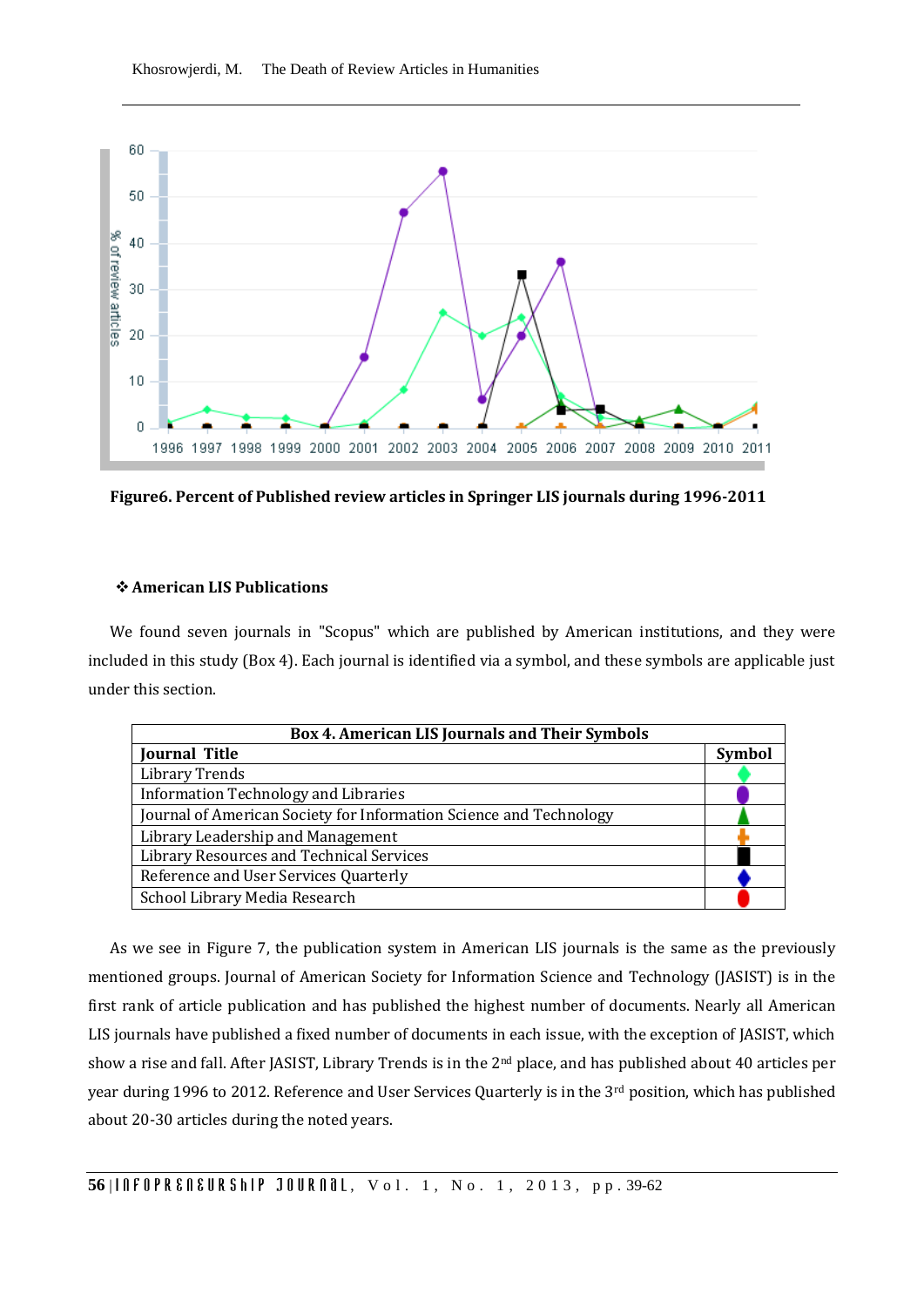

**Figure7. Number of Published documents in American LIS journals during 1996-2011**

The percent of published review articles in American LIS journals is illustrated in Figure 8. As we see, the publication rate of review articles in American LIS journals increased during 1996 to 2005. Then, this rate decreased during 2006 to 2012.



**Figure8. Percent of Published review articles in American LIS journals during 1996-2011**

## **Concluding Remarks**

This study reveals the current status of article publishing in LIS journals. Approximately 50.31 articles per year have been published in LIS journals (during 2007-2011). About 6% of these published documents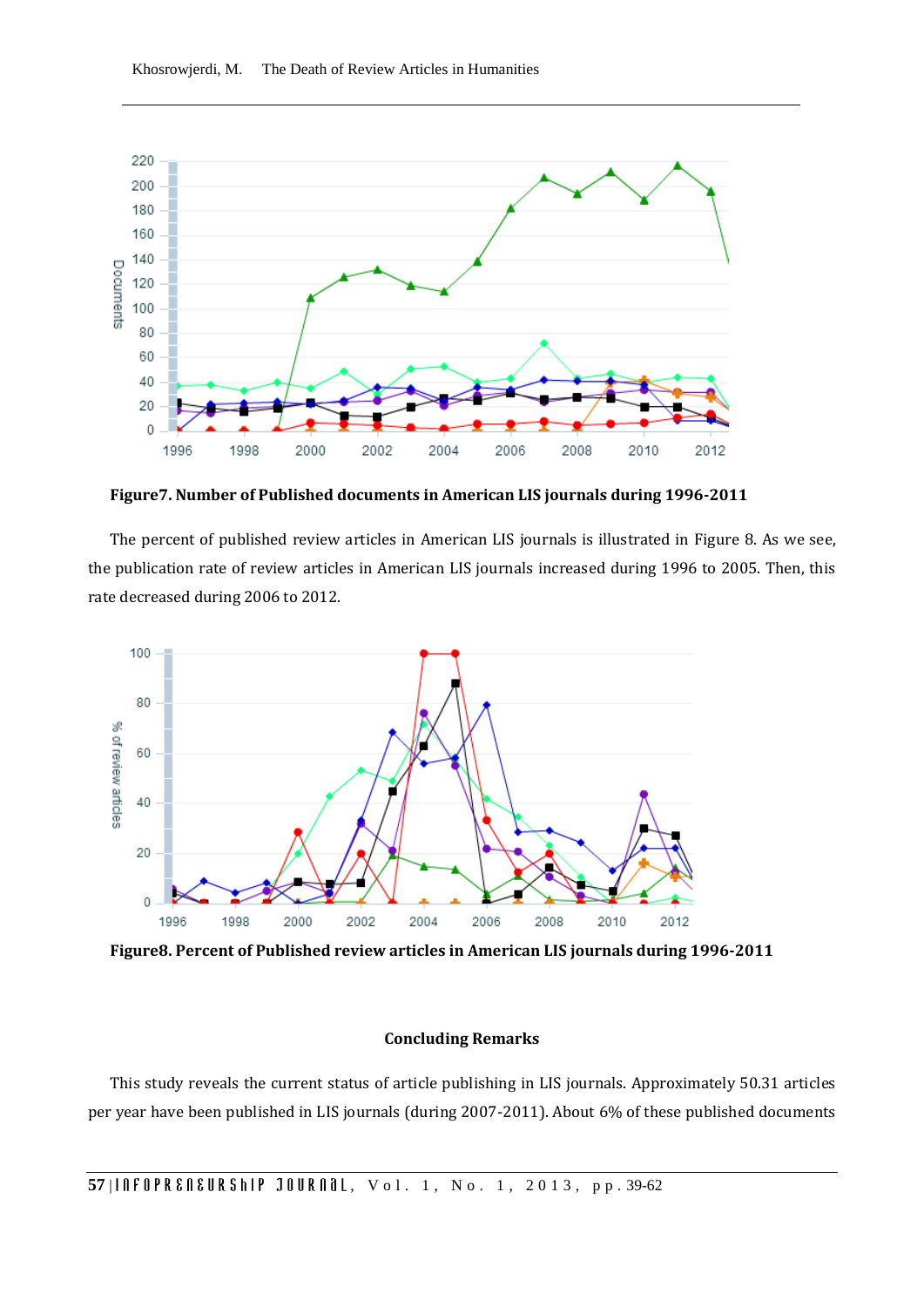are devoted to review articles, which confirms the findings of Warraich et al. (2011). He found that the percent of review articles in Pakistan Library and Information Science Journal was just 6.31%.

An interesting finding in this study is the rate of review articles (5-6 percent of all published documents) in top scholarly journals, which seems unchanged since Garfield's study. You can compare this finding with the Garfield (1987),and Gazni and Binesh (2009) studies, which have found the same rate for review articles in science.

The publication of scholarly articles in LIS journals is annually increased. This finding confirms the results of Ardalan Eftekhari and Cheshme-Sohrabi (2010), Katuzian (1998), Mahapatra (1994), which show an increase in article publishing during the studied years.

The overall publishing behavior of LIS publishers is shown in Table 3. As we see, the average publication rate in LIS journals is 50.31 articles per year (during 2007-2011). About 6% of published articles are devoted to review articles. The mean SJR of studied journals is 0.18. The mean H-Index of LIS journals is 19.78 and the average 5-year impact factor of these 32 journals is 1.23.

| Table 5. The publishing behavior of LIS publishers |                                        |       |       |       |       |       |                                   |       |      |      |       |       |                                          |         |                  |
|----------------------------------------------------|----------------------------------------|-------|-------|-------|-------|-------|-----------------------------------|-------|------|------|-------|-------|------------------------------------------|---------|------------------|
|                                                    | No. of Published documents per<br>year |       |       |       |       |       | <b>Percent of review articles</b> |       |      |      |       |       | <b>Journal Quality</b><br><b>Factors</b> |         |                  |
| <b>LIS</b><br>Journals                             | 2007                                   | 2008  | 5002  | 2010  | 2011  | Mean  | 2007                              | 2008  | 5002 | 2010 | 2011  | Mean  | ξ                                        | H Index | 듀<br>UП<br>Vears |
| <b>Emerald LIS</b><br>Journals                     | 43.3                                   | 41.3  | 44.6  | 42.2  | 29.2  | 40.12 | 14.8                              | 10.09 | 6.2  | 6.69 | 16.10 | 10.78 | 0.03                                     | 14.3    | 0.67             |
| <b>ScienceDire</b><br>ct LIS<br>journals           | 41.4                                   | 44    | 37.5  | 44.2  | 51.6  | 43.74 | 0.61                              | 0.29  | 1.18 | 0.15 | 0.4   | 0.52  | 0.04                                     | 24      | 1.63             |
| <b>Springer LIS</b><br>journals                    | 47.2                                   | 43.6  | 53.6  | 62.2  | 112.6 | 63.84 | 1.3                               | 0.66  | 0.85 | 0.08 | 1.84  | 0.95  | 0.04                                     | 19      | 1.9              |
| American<br>LIS journals                           | 54.14                                  | 48.42 | 57.71 | 52.71 | 54.85 | 53.57 | 17.28                             | 13.85 | 8.7  | 2.71 | 14.14 | 11.34 | 0.63                                     | 21.85   | 0.74             |
| <b>Total</b>                                       | 46.51                                  | 44.33 | 48.35 | 50.32 | 62.06 | 50.31 | 8.49                              | 6.22  | 4.23 | 2.40 | 8.12  | 5.89  | 0.18                                     | 19.78   | 1.23             |

As shown in Table 5, Springer LIS journals are in the 1st rank of scholarly documents publication per year (63.84 documents), and  $1<sup>st</sup>$  rank of impact factor (Mean=1.9), but it should be noted that just one LIS journal of Springer has impact factor, and this result is not so real. American publications have better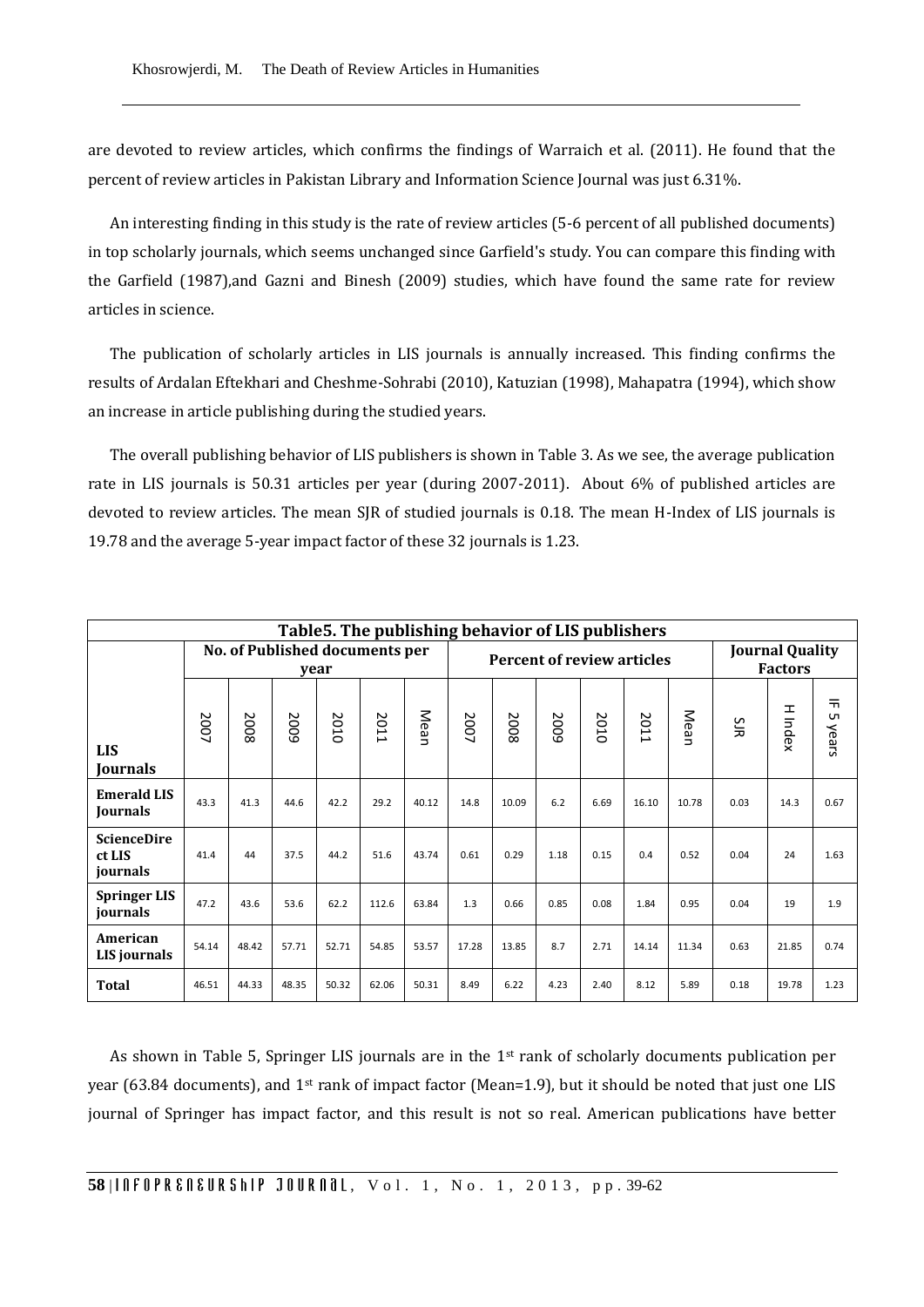performance in publishing review articles (11.34 percent of all published documents), and also, in 1st rank of SJR score (mean=0.63). ScienceDirect LIS journals have the best score of H-Index (Mean=24).

The better picture of the gap between published documents and reviews in LIS journals is illustrated in Figure 9. As we see, this gap is high, and review articles comprise a low share of total published articles in LIS journals.



**Figure9. The fluctuation of published documents and review articles in LIS journals**

In general, American journals have a better rank in the studied indicators. For example, JASIST is  $1<sup>st</sup>$  in document publication, 1st in SJR, 1st in H-Index, and 3rd in Impact factor. Reference and User Services Quarterly is in  $3<sup>rd</sup>$  rank of publishing review articles, and  $2<sup>nd</sup>$  rank in SJR score among studied LIS journals. Information Technology and Libraries has the 3rd rank of SJR among the studied LIS journals (32 journals). The three top journals in SJR are all from American publishers including *JASIST*, *Reference and User Services Quarterly*, and *Information Technology and Libraries*. However from the 15 top seats (three for each indicator) seven seats are of American LIS journals (about 50 percent of all).

As previously stated, the number of published documents in LIS journals has a positive significant relationship with SJR (R=0.45), IF (R=0.39), and H-Index (R=0.80). In addition, there is a positive significance between SJR and H-Index (R=0.46).

This means that the higher the number of published articles in a journal, the higher the H index, IF, and SJR of it, which seems logical. In fact, as the number of published articles of a journal rises, the chance of citation to them increases too, and consequently the IF increases. But, it should be noted that in first rank journals, the competition to get into them is substantially greater, and in fact a much smaller percentage of the journal manuscripts received would indeed find their way in to these journals.

I think the difficulty of accepting review articles may be a reason in the low publication rate of these types of articles in different contexts. Many scholarly journals have strict criteria for acceptance of such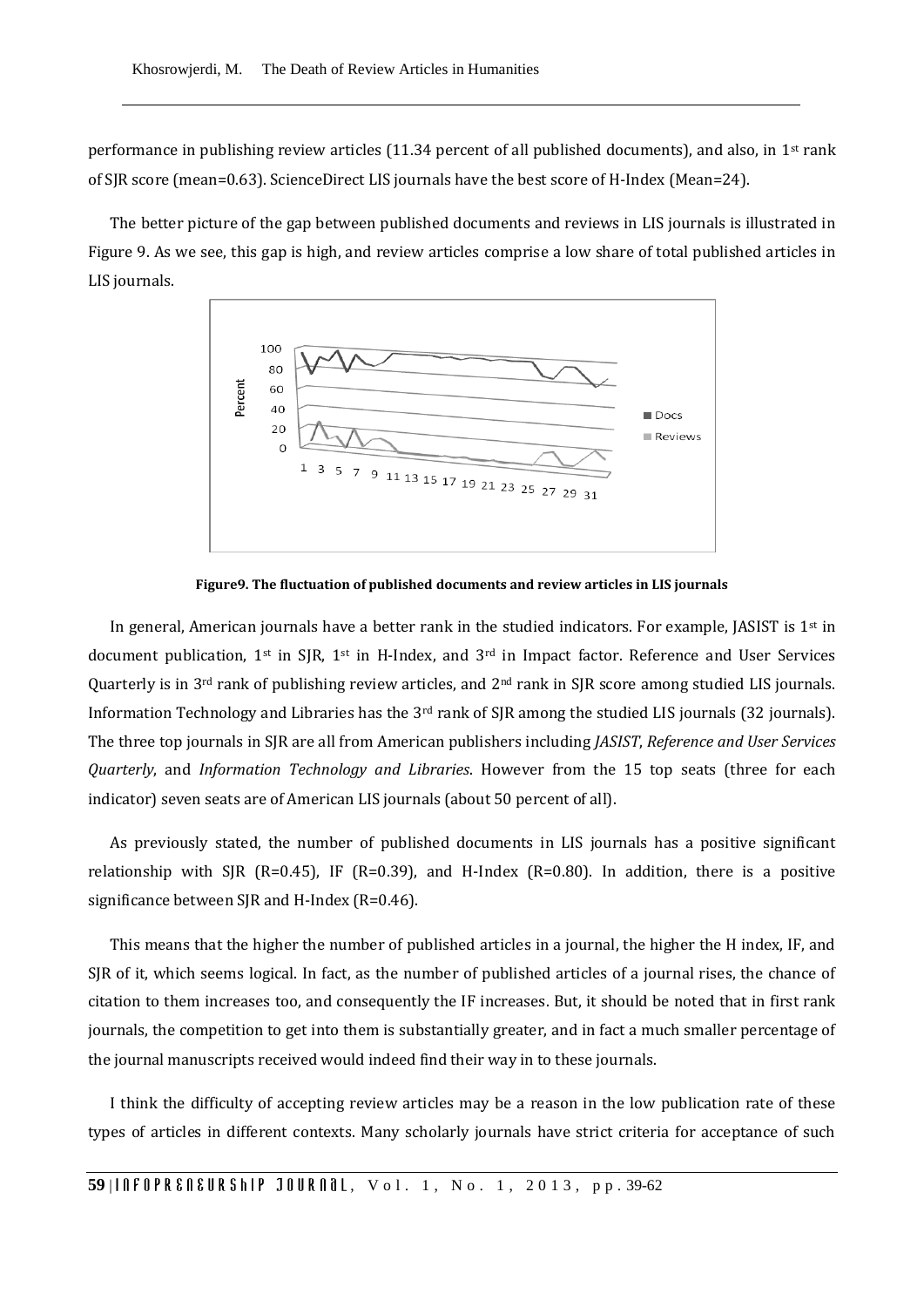articles. For example, in many scientific journals, it has been explicitly stated that they only consider review articles that are written by leading experts in related fields in their peer review system.

In addition, many journals have their rule to choose this article type for publication, for example, some say such articles should have at least 100 references (cited materials) and must be presented in a detailed framework and with comprehensive evaluations of previous literature.

The difficulty of writing a review article is another reason for low publication of review articles in the LIS field. On the one hand, a scholar should spend a lot of time to write an ordinary review article. Furthermore, in these articles, the authors should collect and assess nearly all works which have been written so far, to draw a good and integrated framework for the subject under review. On the other hand, quantity-oriented approach in science has forced the authors to more focus on experimental and empirical researches.

I also think that in new emerging academic disciplines, such as entrepreneurship or future studies, the rate of review articles may be more than the findings of current study, because of the low age of these disciplines. But, this claim needs to be tested. We are studying some other fields of humanities, such as entrepreneurship, management, etc. to test this hypothesis that "review articles are dying".

#### **Acknowledgement**

The author thanks Prof. Corrine Rogers from University of British Columbia, and Mr. Mohammad Karim Bayat from ATU (Allame Tabataba'i University) for reviewing the early draft of manuscript. Also I thank unknown reviewers for the sophisticated comments.

### **References**

- Abdolmajid, A. 2008. The study of published original articles in LIS field in Persian Humanities and Social Science journals. *Faslnameye Ketab (Book Quarterly)* 75(3): 45-56.
- Ardalan Eftekhari, S., Cheshme-Sohrabi, M. 2010. Qualitative and quantitative evaluation of Ketabdari Va ettela'resani during 1998-2008. *Ketabdari Va ettela'resani*, 13(3): 53-84.
- Arnquist, G. & Wooster, D. 1995. Meta-analysis: synthesizing research findings in ecology and evolution. *Trends in Ecology and Evolution* 10, 236–240.
- Bakri, A. & Willett, P. 2008. The Malaysian Journal Of Library And Information Science 2001-2006: a bibliometric study. *Malaysian Journal of Library & Information Science* 13 (1). pp. 103-116. http://ejum.fsktm.um.edu.my/ArticleInformation.aspx?ArticleID=638.
- Bergstrom, C. 2007. Eigenfactor: Measuring the value and prestige of scholarly journals. *College and Research Libraries News* (May), 314-316.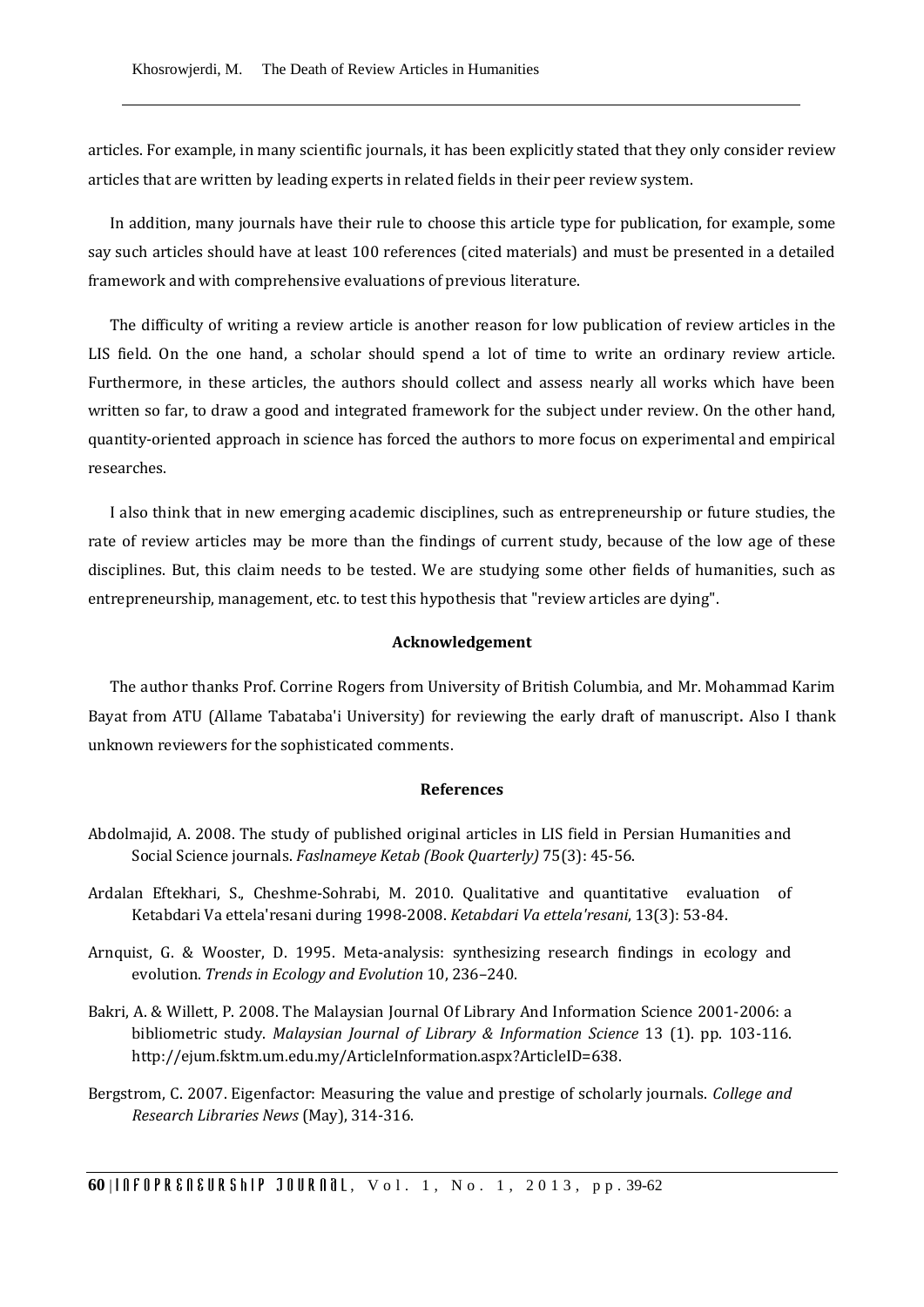- Chalmers, I., Hedges, L.V., & Cooper, H. 2002. A brief history or research synthesis. *Evaluation of the Health Profession* 25, 12–37.
- CRD. 2001. *Undertaking systematic reviews of research on effectiveness* (CRD Report 4). 2nd ed. National Health Service Centre for Research and Dissemination, University of York, York, UK.
- Egger, M., Smith, G.D. & Altman, D.G. 2003. *Systematic Reviews in Health Care: Meta-analysis in Context*. BMJ Publishing Group, London, UK.
- Garfield, E. 1974. So you wanted more review articles ISI's new index to scientific reviews (ISR) will help you find them. *Essays of an Information Scientist*, 2, 170-171.
- Garfield, E. 1987. Reviewing Review Literature. Part 2. The Place of Reviews in the Scientific Literature. *Essays of an Information Scientist*, 10, 117-122. [www.garfield.library.upenn.edu/essays/v10p117y1987.pdf](http://www.garfield.library.upenn.edu/essays/v10p117y1987.pdf) (accessed 2013-04-08).
- Garfield, E. 1972. Citation frequency and citation impacts; and the role they play in journal selection for current contents and other ISI services. *Science* 178, 471-479.
- Gazni, A., & Binesh, M. 2010. Content analysis of world top scholarly journals. *Faslnameye Ketab* (*Book Quarterly)*, 21 (2). [http://journals.nlai.ir/faslname/browse.php?a\\_id=1273&slc\\_lang=fa&sid=1.](http://journals.nlai.ir/faslname/browse.php?a_id=1273&slc_lang=fa&sid=1)
- Hawkins, D. T. 2001 .Bibliometrics of electronic journals in information science. *Information Research*, 7(1)[. http://InformationR.net/ir/7-1/paper120.html](http://informationr.net/ir/7-1/paper120.html) (accessed 2013-08-28)
- Hussain, A., Nishat, F. & Kumar, D. 2011. Bibliometric analysis of the 'Electronic Library' journal (2000-2010). *Webology* 8(1). <http://www.webology.org/2011/v8n1/a87.html> (accessed 2013-08-28).
- Katuzian, A. 1998. A review of LIS articles of Persian periodicals, 1978-1993. *Faslnameye Ketab* (*Book Quarterly)* 10 (3): 59-67.
- Kianmehr, E. 2007. Citation analysis of published articles in Persian LIS journals (1996-2003). *Faslnameye Ketab* (*Book Quarterly)* 70, 101-122.
- Kumar, V. 2009. *Importance of review of related literature in a research paper*. [http://www.helium.com/items/1591883-review-of-literature-literature-research-college](http://www.helium.com/items/1591883-review-of-literature-literature-research-college-research-planning-reserch-research-planning)[research-planning-reserch-research-planning](http://www.helium.com/items/1591883-review-of-literature-literature-research-college-research-planning-reserch-research-planning) (accessed 2012-06-16).
- Mahapatra, G. 1994. Indian Library and Information Science Journals: A Bibliometric Analysis of the Rate of Citations and Their Characteristics. *Library Review* 43(3): 41 – 46.
- Mohammadi, M., & Motaghi-Dadgar, A. 2007. Citation analysis of published articles in 30 issues of Ketabdari va Ettela'resani during 1997-2005. *Ketabdari Va ettela'resani* 38(2). [http://www.aqlibrary.ir/index.php?module=TWArticles&file=index&func=view\\_pubarticles&](http://www.aqlibrary.ir/index.php?module=TWArticles&file=index&func=view_pubarticles&did=135&pid=10) [did=135&pid=10](http://www.aqlibrary.ir/index.php?module=TWArticles&file=index&func=view_pubarticles&did=135&pid=10) (accessed 2013-08-28).
- Mukherjee, Bhaskar. 2009. Journal of the American Society for Information Science and Technology (2000-2007): A bibliometric study. *IFLA Journal* 35 (4): 341-358.